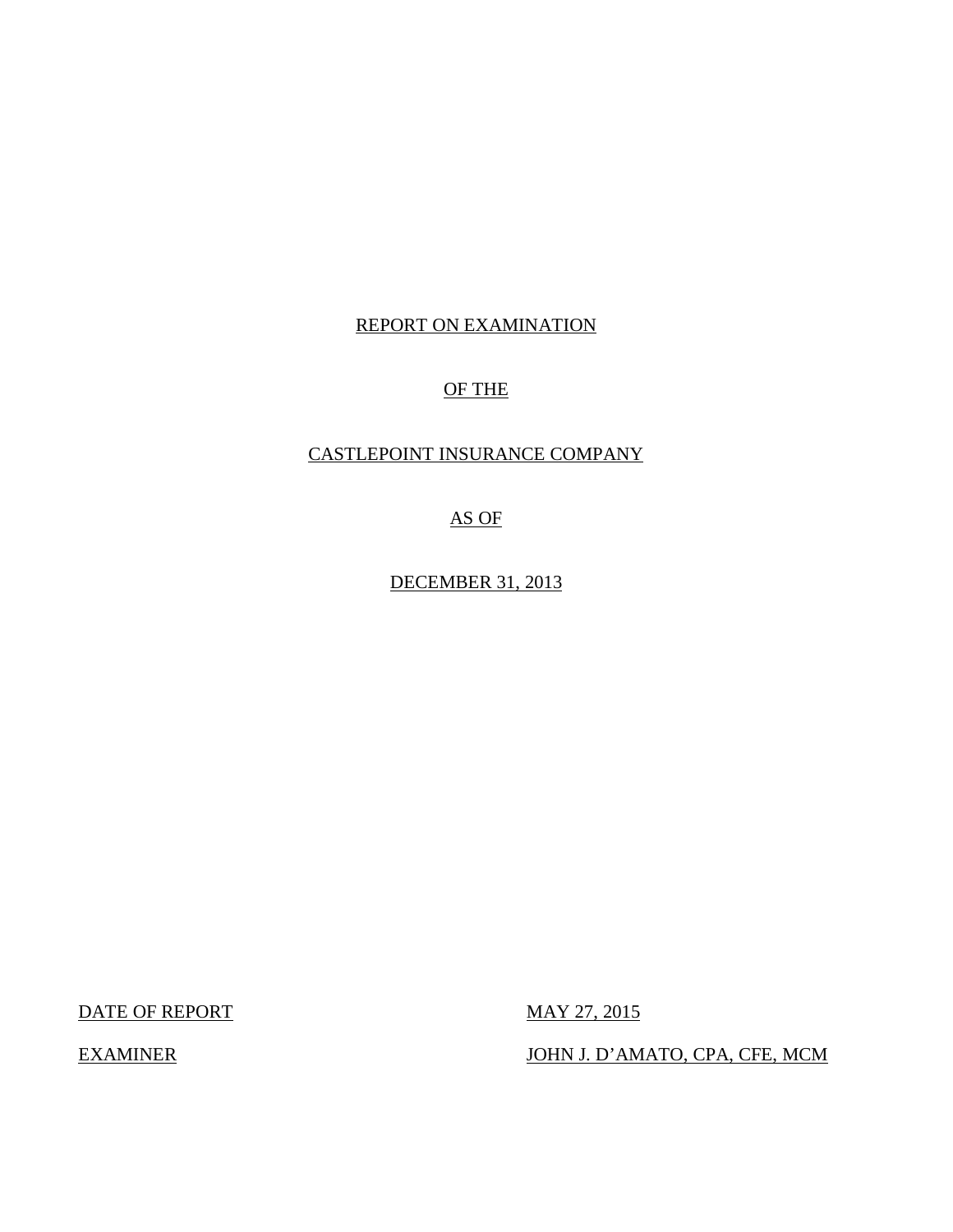## TABLE OF CONTENTS

## ITEM NO. PAGE NO.

| $\mathbf{1}$ | Scope of Examination                                                                                                                                                               | $\overline{2}$                           |
|--------------|------------------------------------------------------------------------------------------------------------------------------------------------------------------------------------|------------------------------------------|
| 2.           | Description of Company                                                                                                                                                             | 4                                        |
|              | A. Management<br>B. Territory and plan of operation<br>C. Reinsurance<br>D. Holding company system<br>E. Significant operating ratios<br>F. Accounts and records<br>G. Investments | 5<br>$\tau$<br>9<br>12<br>15<br>16<br>16 |
| 3.           | <b>Financial Statements</b>                                                                                                                                                        | 17                                       |
|              | A. Balance sheet<br>B. Statement of income<br>C. Capital and Surplus                                                                                                               | 17<br>19<br>20                           |
| 4.           | Common Stock                                                                                                                                                                       | 21                                       |
| 5.           | Losses and loss adjustment expenses                                                                                                                                                | 21                                       |
| 6.           | Conclusion                                                                                                                                                                         | 21                                       |
| 7.           | <b>Subsequent Events</b>                                                                                                                                                           | 22                                       |
| 8.           | Compliance with prior report on examination                                                                                                                                        | 24                                       |
| 9.           | Summary of comments and recommendations                                                                                                                                            | 25                                       |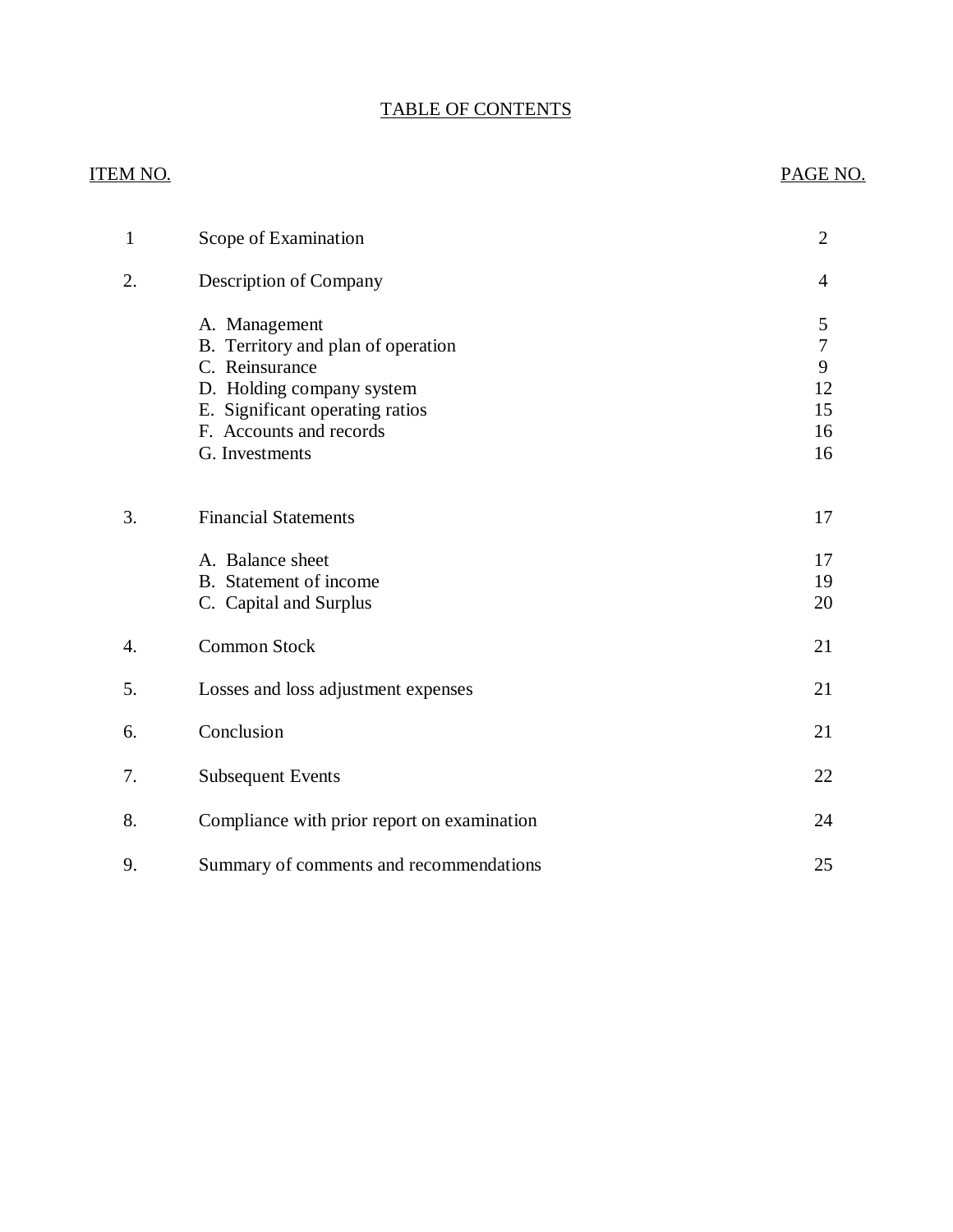

## NEW YORK STATE *DEPARTMENTof*  FINANCIAL SERVICES

Andrew M. Cuomo **Benjamin M. Lawsky** Governor Superintendent Superintendent Superintendent Superintendent Superintendent Superintendent Superintendent

May 27, 2015

Honorable Benjamin M. Lawsky Superintendent of Financial Services Albany, New York 12257

Sir:

Pursuant to the requirements of the New York Insurance Law, and in compliance with the instructions contained in Appointment Number 31062 dated December 17, 2013, attached hereto, I have made an examination into the condition and affairs of CastlePoint Insurance Company as of December 31, 2013, and submit the following report thereon.

Wherever the designation "the Company" or "CPIC" appears herein without qualification, it should be understood to indicate CastlePoint Insurance Company.

Wherever the term "Department" or "NYDFS" appears herein without qualification, it should be understood to mean the New York State Department of Financial Services.

The examination was conducted at the Company's home office located at 120 Broadway, New York, New York 10271.

According to its December 31, 2013 filed annual statement, the Company's capital was impaired in the amount of \$761,674 and its minimum required to be maintained surplus of \$6,000,000 was impaired in the amount of \$2,761,674.

This examination has determined that as of December 31, 2013, the Company was insolvent in the amount of \$36,533,926; its capital was impaired in the amount of \$40,533,926 and its minimum required to be maintained surplus was impaired in the amount of \$42,533,926.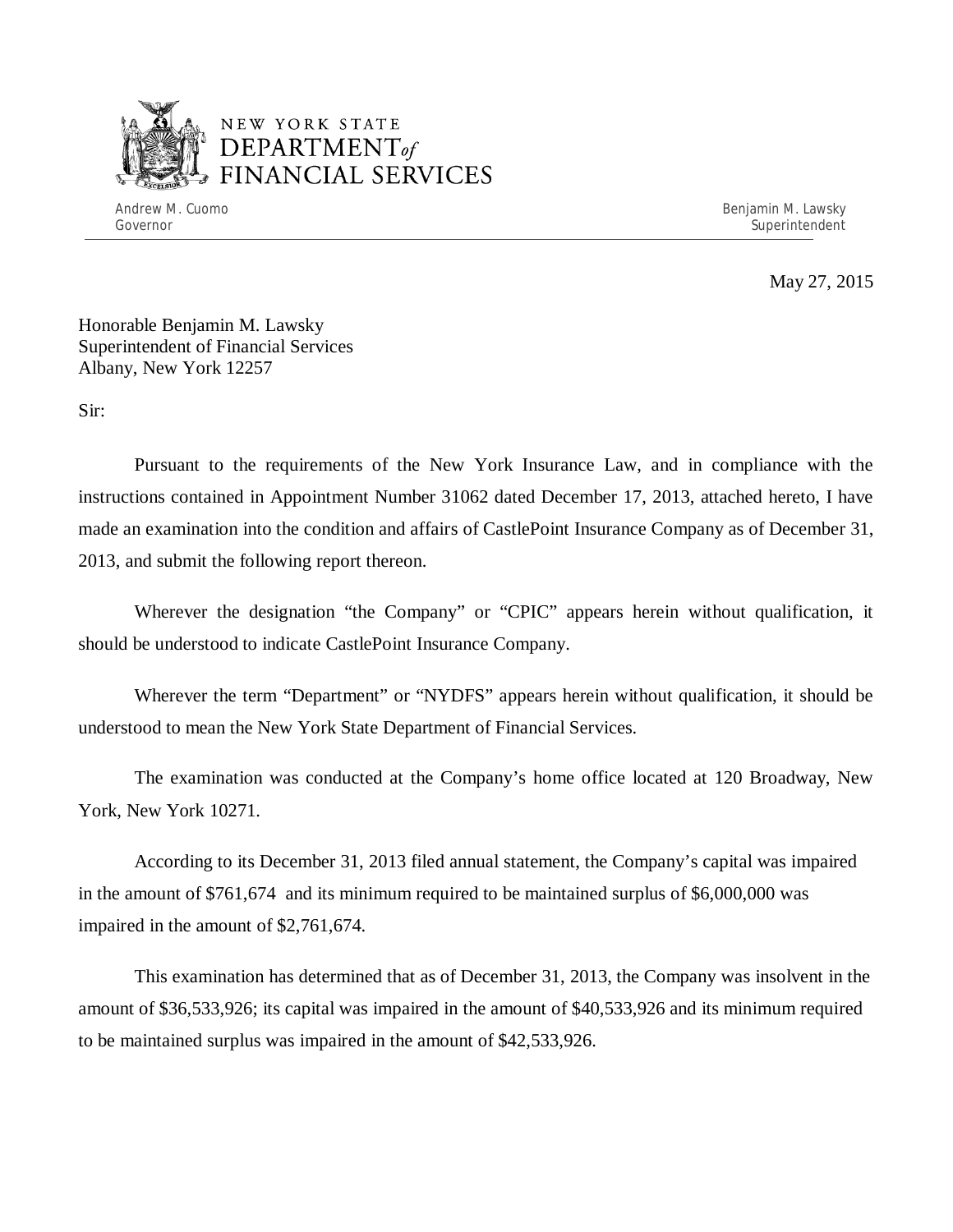### **1. SCOPE OF EXAMINATION**

<span id="page-3-0"></span>The Department has performed a coordinated group examination of the Company*,* a multi-state insurer. The previous examination was conducted as of December 31, 2009. This examination covered the four-year period from January 1, 2010 through December 31, 2013. Transactions occurring subsequent to this period were reviewed where deemed appropriate by the examiner.

New York was the coordinating state of the Tower Group Insurance Companies. Other states participating in this examination were California<sup>1</sup>, Florida, Illinois, Maine, Massachusetts, New Hampshire and New Jersey.

The examination was performed concurrently with the examinations of the following insurers:

### New York Domiciled Insurance Companies

- Adirondack Insurance Company ("ADIEX") [NAIC #: 12583]
- Hermitage Insurance Company ("HIC") [NAIC #: 18376]
- Tower Insurance Company of New York ("TICNY") [NAIC #: 44300]

Florida Domiciled Insurance Companies

• CastlePoint Florida Insurance Company ("CPFIC") [NAIC #: 13599]

Illinois Domiciled Insurance Companies

• CastlePoint National Insurance Company ("CPNIC") [NAIC #: 40134]

Maine Domiciled Insurance Companies

- North East Insurance Company ("NEIC") [NAIC #: 24007]
- York Insurance Company of Maine ("YIC") [NAIC #: 31267]

Massachusetts Domiciled Insurance Companies

- Massachusetts Homeland Insurance Company ("MHIC") [NAIC #: 40320]
- Tower National Insurance Company ("TNIC") [NAIC #: 43702]

New Hampshire Domiciled Insurance Companies

```
• Mountain Valley Indemnity Company ("MVIC") [NAIC #: 10205]
```
New Jersey Domiciled Insurance Companies

- New Jersey Skylands Insurance Association ("NJSIA") [NAIC #: 11454]
- New Jersey Skylands Insurance Company ("NJSIC") [NAIC #: 11453]
- Preserver Insurance Company ("PIC") [NAIC #: 15586]

 $<sup>1</sup>$  - While the California Department of Insurance does not have any domestic insurers within the Tower</sup> Insurance Group ("the Group"), they participated on this examination because the Group is considered to be a "commercially domiciled insurer" in California per California Insurance Code Section 1215.13.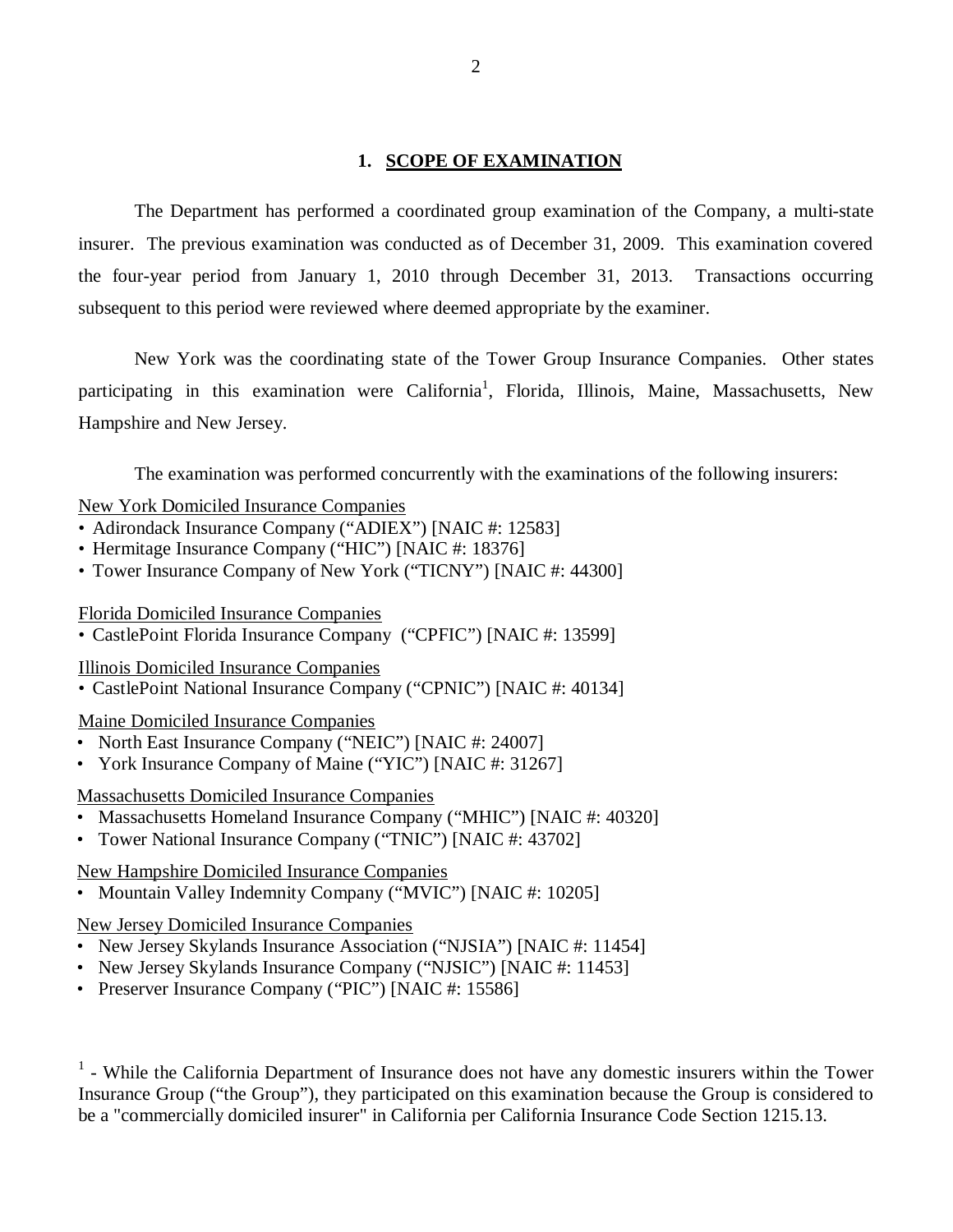This examination was conducted in accordance with the National Association of Insurance Commissioners ("NAIC") Financial Condition Examiners Handbook ("Handbook"), which requires that we plan and perform the examination to evaluate the financial condition and identify prospective risks of the Company by obtaining information about the Company including corporate governance, identifying and assessing inherent risks within the Company and evaluating system controls and procedures used to mitigate those risks. This examination also includes assessing the principles used and significant estimates made by management, as well as evaluating the overall financial statement presentation, management's compliance with Statutory Accounting Principles and annual statement instructions when applicable to domestic state regulations.

All financially significant accounts and activities of the Company were considered in accordance with the risk-focused examination process. This examination also included a review and evaluation of the Company's own control environment assessment and an evaluation based upon the ultimate parent Company Tower Group International, Ltd. ("TGIL"), Sarbanes Oxley documentation and testing. The examiners also relied upon audit work performed by the Company's independent public accountants when appropriate.

This examination report includes a summary of significant findings for the following items as called for in the Handbook:

> Significant subsequent events Company history Corporate records Management and control Fidelity bonds and other insurance Territory and plan of operation Growth of Company Loss experience Reinsurance Accounts and records Statutory deposits Financial statements Summary of recommendations

A review was also made to ascertain what action was taken by the Company with regard to comments and recommendations contained in the prior report on examination.

This report on examination is confined to financial statements and comments on those matters that involve departures from laws, regulations or rules, or that are deemed to require explanation or description.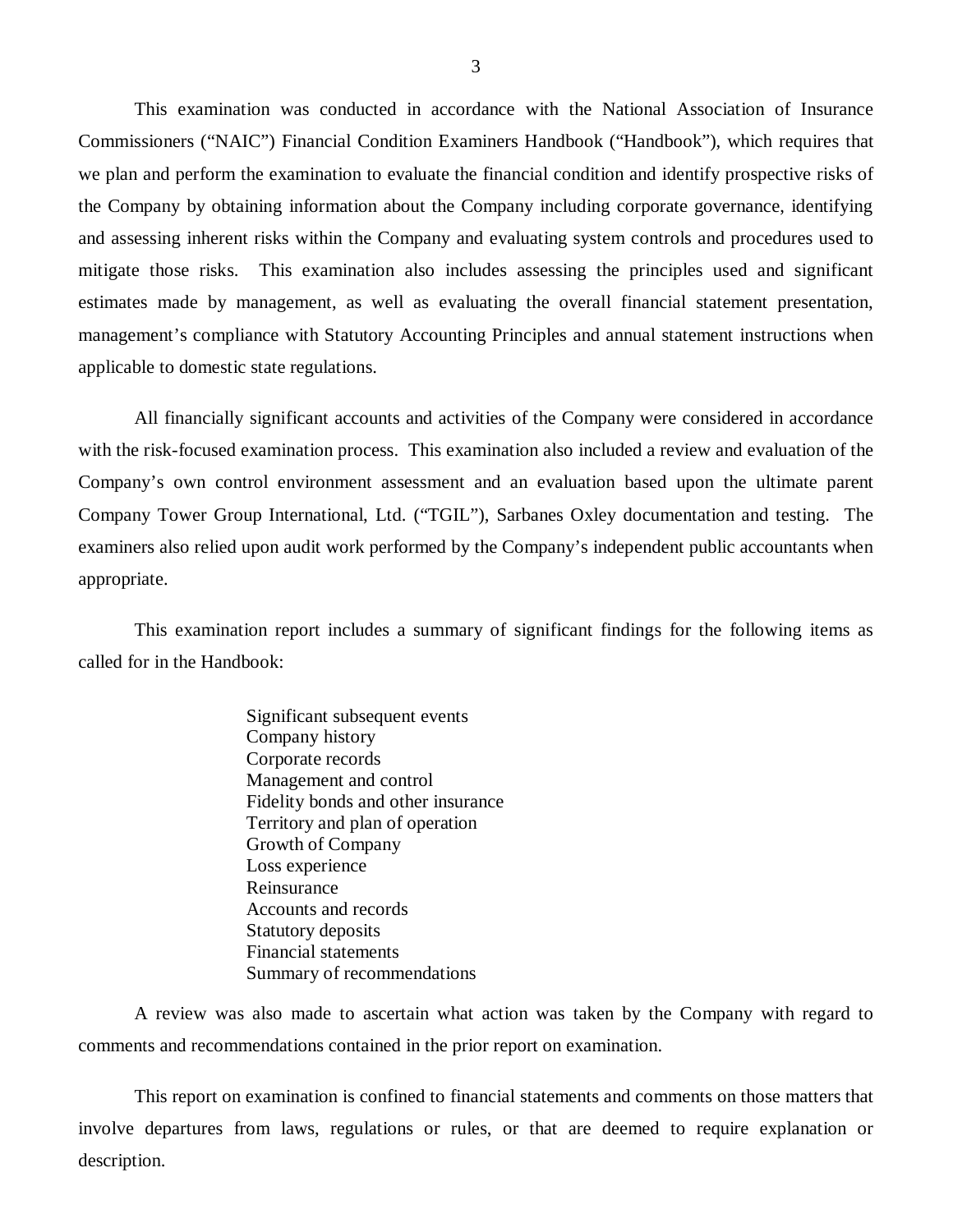#### **2. DESCRIPTION OF COMPANY**

<span id="page-5-0"></span>The Company was incorporated under the laws of the State of New York on August 28, 1922, as a co-operative fire insurance company under the name of the Surety Co-operative Fire Insurance Company. Subsequently, Christiania Insurance Company purchased the Company, then known as Surety Reinsurance Company, and assumed its entire book of business. On February 17, 1993, the Company was relicensed as a stock property and casualty insurance company. On January 1, 1997, Folksamerica Reinsurance Company purchased Christiania Insurance Company as well as the Company.

On May 29, 1998, the Company was purchased by Lawrenceville Holdings, Inc. ("LHI"), a New Jersey corporation ultimately controlled by Medical Inter-Insurance Exchange ("MIIX") of New Jersey. LHI owned 100% of the outstanding stock of the Company. The Company was then granted permission to change its name to MIIX Insurance Company of New York. On June 29, 2006, Tower Group, Inc. ("TGI"), a Delaware corporation purchased from LHI all of the issued and outstanding stock of the Company. The Company was then granted permission to change its name to Tower Indemnity Insurance Company of New York ("TIIC").

On December 4, 2006, CastlePoint Management Corp., a Delaware Corporation purchased from TGI all of the issued and outstanding capital stock of TIIC. The Company was then granted permission to change its name to CastlePoint Insurance Company ("CPIC").

On February 5, 2009, Tower Group Inc. and Ocean I Corporation, a wholly-owned indirect subsidiary of TGI, completed the acquisition of CastlePoint Holdings, Ltd., a holding company with the following subsidiaries: CastlePoint Bermuda Holdings, Ltd., CastlePoint Reinsurance Company, Ltd., CastlePoint Management Corp., CastlePoint Insurance Company and CastlePoint Florida Insurance Company, pursuant to the terms and conditions of the agreement and plan of merger dated as of August 4, 2008.

TGI, the parent company had been expanding and growing its business operations regionally across the United States by acquiring several insurance companies. On August 20, 2012, TGI closed on a \$74.9 million acquisition, which provided it a 10.7% ownership of Canopius Group Limited ("Canopius Group"), a privately owned Lloyd's insurance holding company domiciled in Guernsey Channel Islands. The Master Transaction Agreement for the acquisition provided TGI a merger option that would allow it to merge with Canopius Bermuda to establish a presence at Lloyd's of London through a special purpose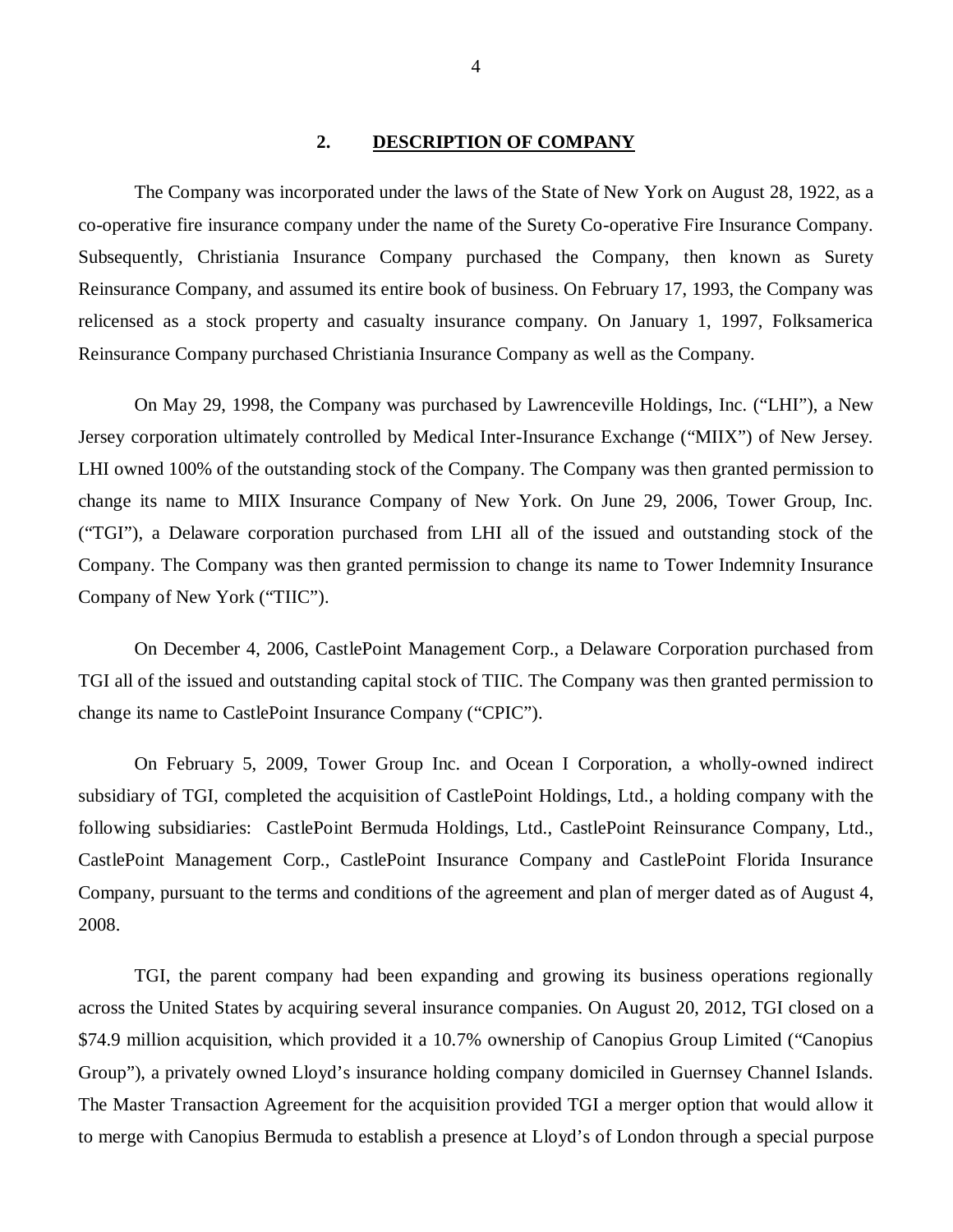syndicate ("SPS Transaction Right and Acquisition Right"). TGI exercised its merger right by paying to the Canopius Group a fee of \$1 million. On March 12, 2013, the Merger Agreement was finalized and formed a new ultimate parent, Tower Group International, Ltd. ("TGIL"), with TGI becoming its indirect wholly-owned subsidiary.

Capital paid in is \$4,000,000 consisting of 100,000 shares of \$40 par value per share of common stock. Gross paid in and contributed surplus is \$119,000,806. Gross paid in and contributed surplus increased by \$4,530,187 during the examination period, as follows:

| Year | <b>Description</b>                                 |             | Amount        |
|------|----------------------------------------------------|-------------|---------------|
| 2009 | Beginning gross paid in and contributed<br>surplus |             | \$114,470,619 |
| 2010 | Surplus contribution                               | \$1,006,769 |               |
| 2011 | Surplus contribution                               | 582,686     |               |
| 2012 | Surplus contribution                               | 174,924     |               |
| 2013 | Surplus contribution                               | 2,765,808   |               |
|      | Total surplus contribution                         |             | 4,530,187     |
| 2013 | Ending gross paid in and contributed surplus       |             | \$119,000,806 |

#### A. Management

In October, 2013 the Company amended its bylaws to reflect a change that the board of directors ("Board") must have at least seven but no more than thirteen members. Prior to the amendment, the Board was to consist of not less than thirteen and not more than twenty-one members. The Company's bylaws require the Board to meet at least quarterly during each calendar year. At December 31, 2013, the board of directors was comprised of the following thirteen members:

| Name and Residence                                  | <b>Principal Business Affiliation</b>                                                                       |
|-----------------------------------------------------|-------------------------------------------------------------------------------------------------------------|
| Bruce W. Sanderson<br>North Caldwell, New Jersey    | President,<br>Hermitage Insurance Company                                                                   |
| William E. Hitselberger<br>West Windsor, New Jersey | Executive Vice President and CFO,<br>Tower Insurance Company of New York;<br>Tower Group International, LTD |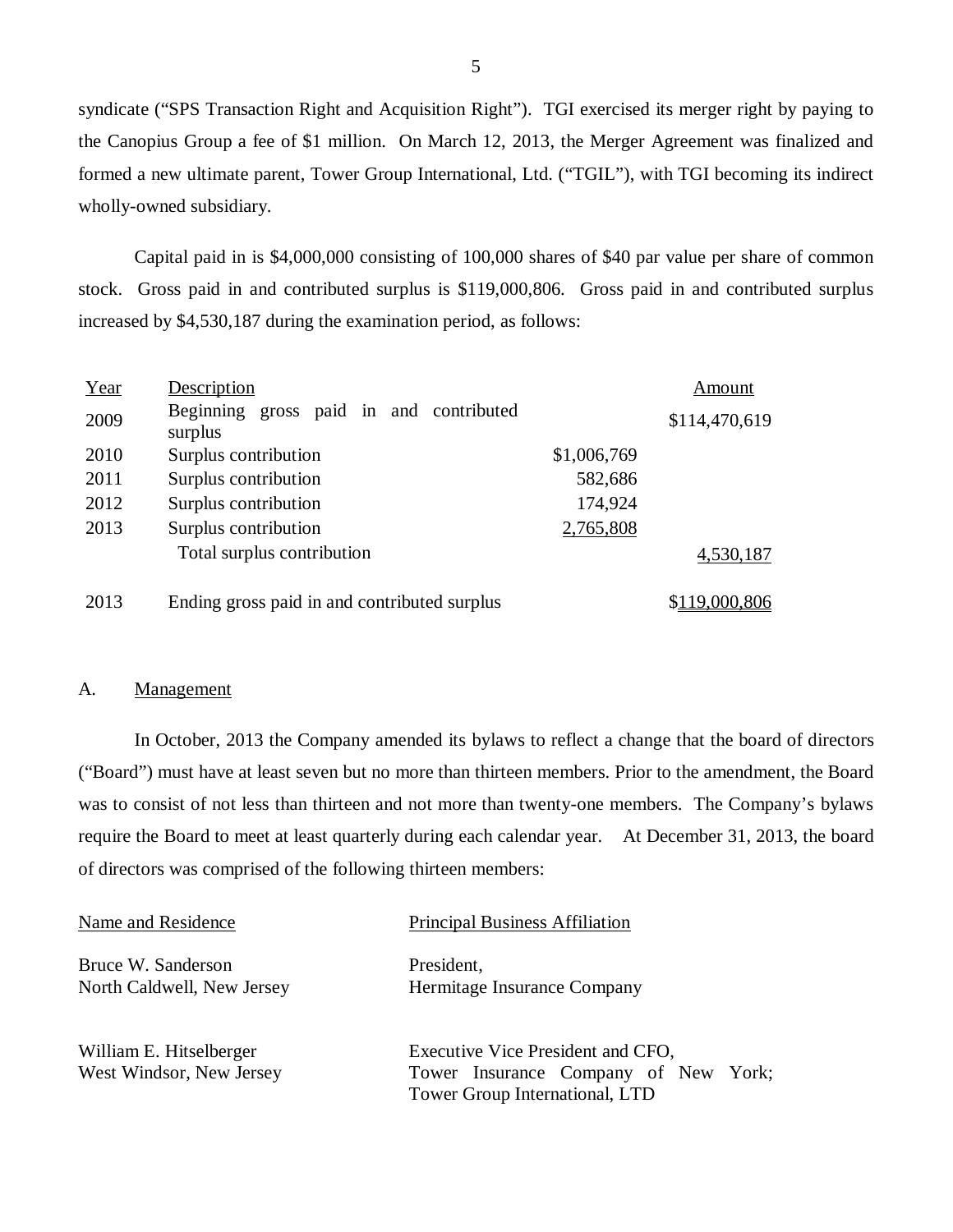William F. Dove Princeton, New Jersey

Brian W. Finkelstein Rye Brook, New York

Edward Granaghan New York, NY

Scott T. Melnik Kings Park, New York

Vito A. Nigro Newtown, Pennsylvania

Elliot S. Orol New York, New York

Christian K. Pechmann Mendham, New Jersey

Laurie A. Ranegar New Hope, Pennsylvania

Gregory A. Meyer Glen Ellyn, Illinois

John J. Williams Tenafly, New Jersey

Catherine M. Wragg Jersey City, New Jersey

#### Name and Residence Principal Business Affiliation

Senior Vice President and Chief Actuary, Tower Insurance Company of New York; Tower Group International, LTD.

Managing Vice President and Controller, Tower Insurance Company of New York

Tower – Director Tower Insurance Company of New York

Senior Vice President Claims, Tower Insurance Company of New York

Treasurer, Tower Insurance Company of New York

Senior Vice President, General Counsel and Secretary, Tower Insurance Company of New York

Senior Vice President, Tower Insurance Company of New York

Senior Vice President, Operations, Tower Insurance Company of New York

President, CastlePoint Insurance Company

Senior Vice President Corporate Initiative; Acting Chief Information Officer, Tower Group International, LTD.

Senior Vice President, Human Resources and Administration, Tower Insurance Company of New York

A review of the minutes of the Board's meetings held during the examination period indicated there were no regular meetings held. As noted in the prior examination report, the Board continues to conduct the Company business through "Action by Unanimous Written Consent of Directors without a Meeting". The Board of the Company's ultimate parent, TGIL, is the governing Board of all the companies within the holding company system and makes the decisions for all companies within the system. It would appear the Company is in violation of the NYIL Section 1507 which provides that, "notwithstanding the control of an authorized insurer by any person, the insurer's officers and directors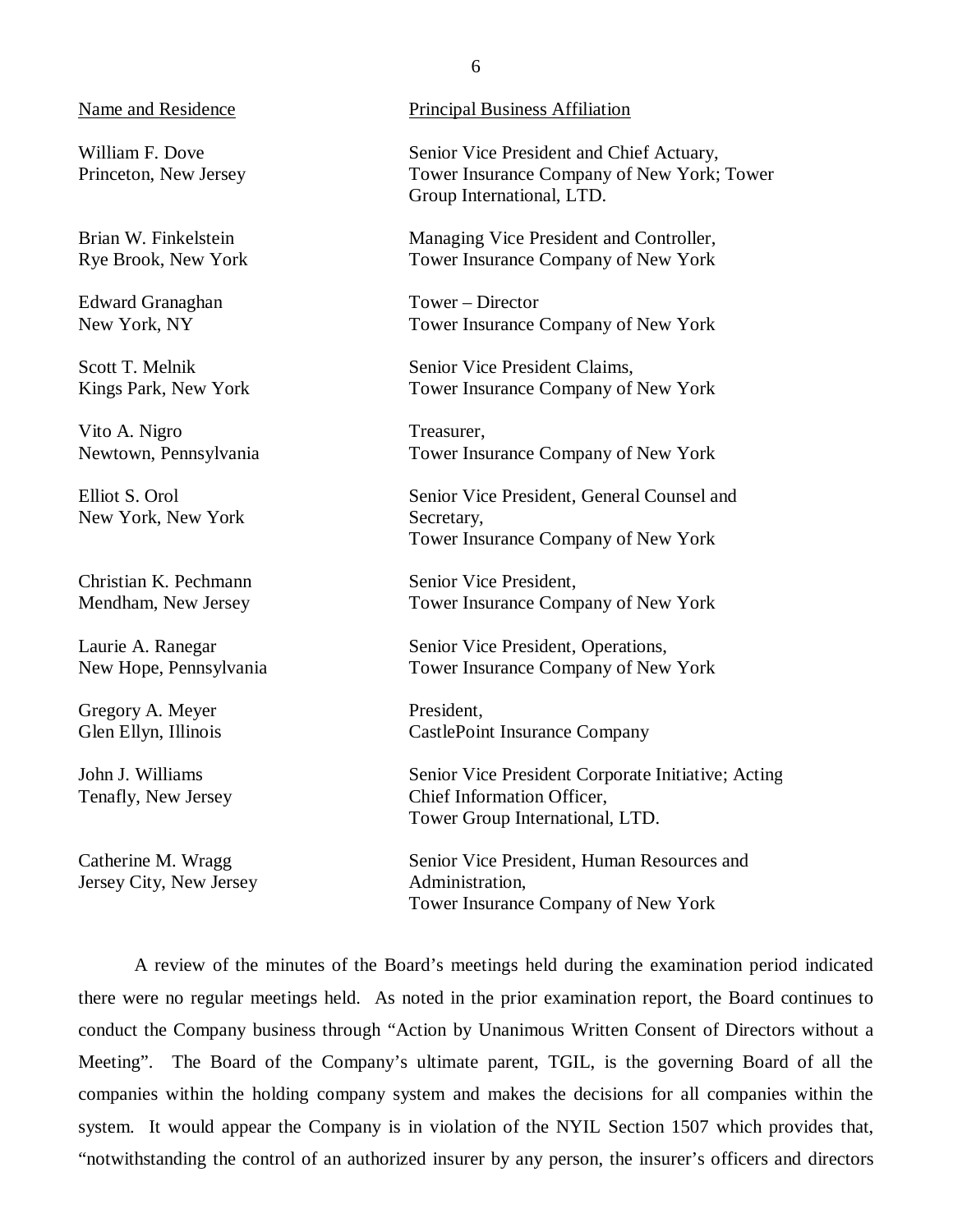<span id="page-8-0"></span>shall not thereby be relieved of any obligation or liability to which they would otherwise be subject by law, and the insurer shall be managed so as to assure its separate operating identity."

It is recommended that the Company convene regularly scheduled quarterly meetings of its board of directors as stated in its by-laws and maintain complete minutes of such proceedings. It is also recommended that the Company comply with Section 1507(a) of the New York Insurance Law and ensure that the Company is operating as a separate entity.

It is noted that the Company is in violation of Section 312(b) of the New York Insurance Law that states, in part, as follows:

"A copy of the report shall be furnished by such insurer or other person to each member of its board of directors and each such member shall sign a statement which shall be retained in the insurer's files confirming that such member has received and read such report. . ."

It is recommended that the Company comply with Section 312(b) of the New York Insurance Law by obtaining and retaining in their files signed statements from each member of their board of directors that they have received and read the prior report on examination.

As of December 31, 2013, the principal officers of the Company were as follows:

| <b>Name</b>             | Title                                                       |
|-------------------------|-------------------------------------------------------------|
| Gregory A. Meyer        | President                                                   |
| William E. Hitselberger | <b>Executive Vice President and Chief Financial Officer</b> |
| William F. Dove         | Senior Vice President and Chief Actuary                     |
| Vito A. Nigro           | <b>Treasurer</b>                                            |
| Elliot S. Orol          | Senior Vice President, General Counsel and Secretary        |

#### B. Territory and Plan of Operation

As of December 31, 2013, the Company was licensed to write business in two states, New York and New Jersey.

As of the examination date, the Company was authorized to transact the kinds of insurance as defined in the following numbered paragraphs of Section 1113(a) of the New York Insurance Law: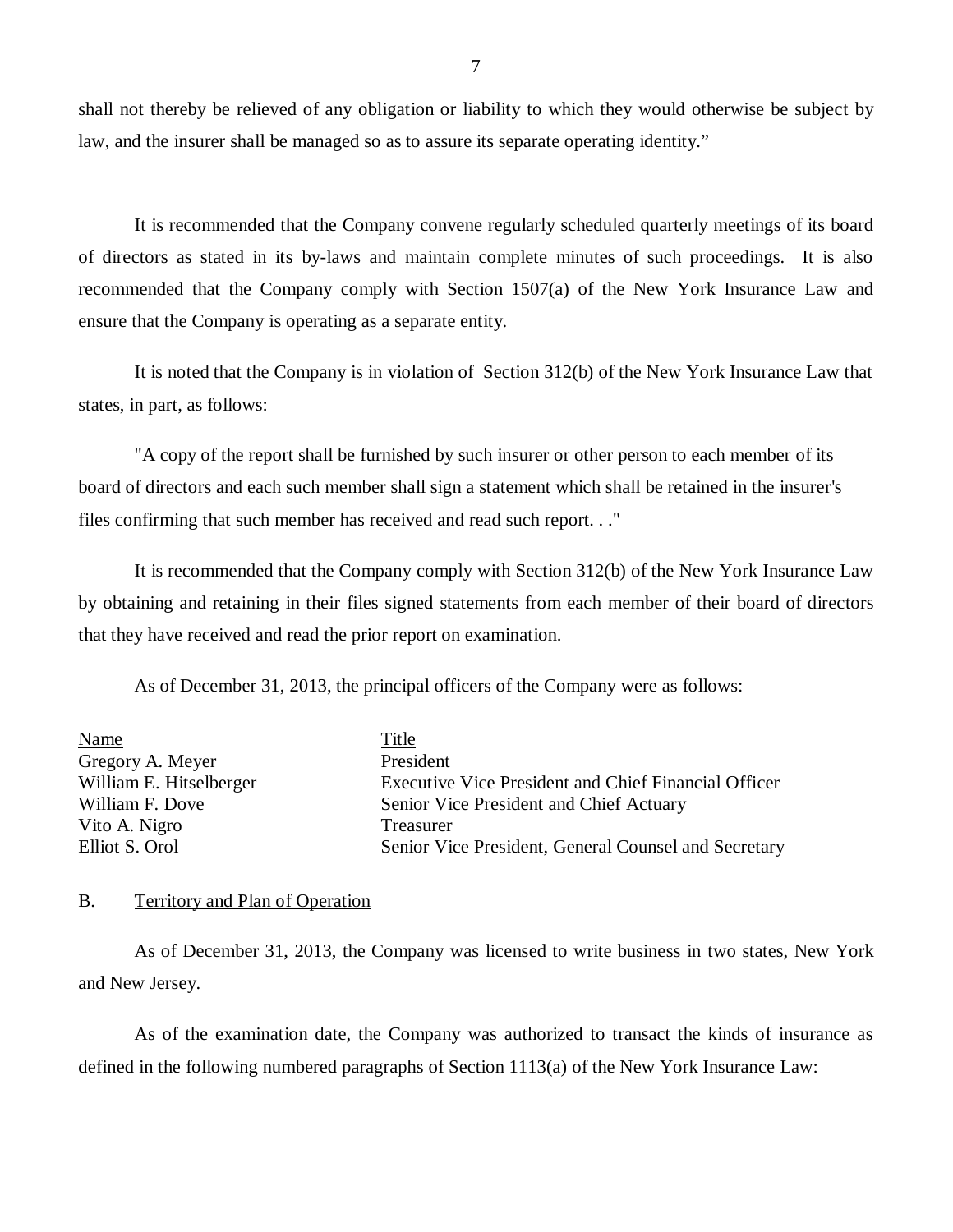| <b>Paragraph</b> | <b>Line of Business</b>                        |
|------------------|------------------------------------------------|
| 3                | Accident & health                              |
| 4                | Fire                                           |
| 5                | Miscellaneous property                         |
| 6                | Water damage                                   |
| 7                | Burglary and theft                             |
| 8                | Glass                                          |
| 9                | Boiler and machinery                           |
| 10               | Elevator                                       |
| 11               | Animal                                         |
| 12               | Collision                                      |
| 13               | Personal injury liability                      |
| 14               | Property damage liability                      |
| 15               | Workers' compensation and employers' liability |
| 16               | Fidelity and surety                            |
| 19               | Motor vehicle and aircraft physical damage     |
| 20               | Marine and inland marine                       |
| 21               | Marine protection and indemnity                |
| 22               | Residual value                                 |

Based on the lines of business for which the Company is licensed and the Company's current capital structure, and pursuant to the requirements of Articles 13 and 41 of the New York Insurance Law, the Company is required to maintain a minimum surplus to policyholders in the amount of \$6,000,000.

The following schedule shows the direct premiums written by the Company both in total and in New York for the period under examination:

| Calendar Year | New York State | <b>Total Premiums</b> | Premiums Written in New York State as a<br>percentage of Total Premium |
|---------------|----------------|-----------------------|------------------------------------------------------------------------|
| 2009          | \$160,295,957  | \$191,943,719         | 83.51%                                                                 |
| 2010          | \$165,031,483  | \$198,625,780         | 83.09%                                                                 |
| 2011          | \$156,809,278  | \$186,449,932         | 84.10%                                                                 |
| 2012          | \$163,695,637  | \$198,826,456         | 82.33%                                                                 |
| 2013          | \$151,734,206  | \$190,944,981         | 79.46%                                                                 |

CastlePoint Insurance Company primarily writes homeowners multiple peril, workers compensation, commercial multiple peril and other liability - occurrence. In 2013, homeowners multiple peril (49%), workers compensation (16%), commercial multiple peril (16%) and other liability occurrence (13%) accounted for 94% of the direct premiums written.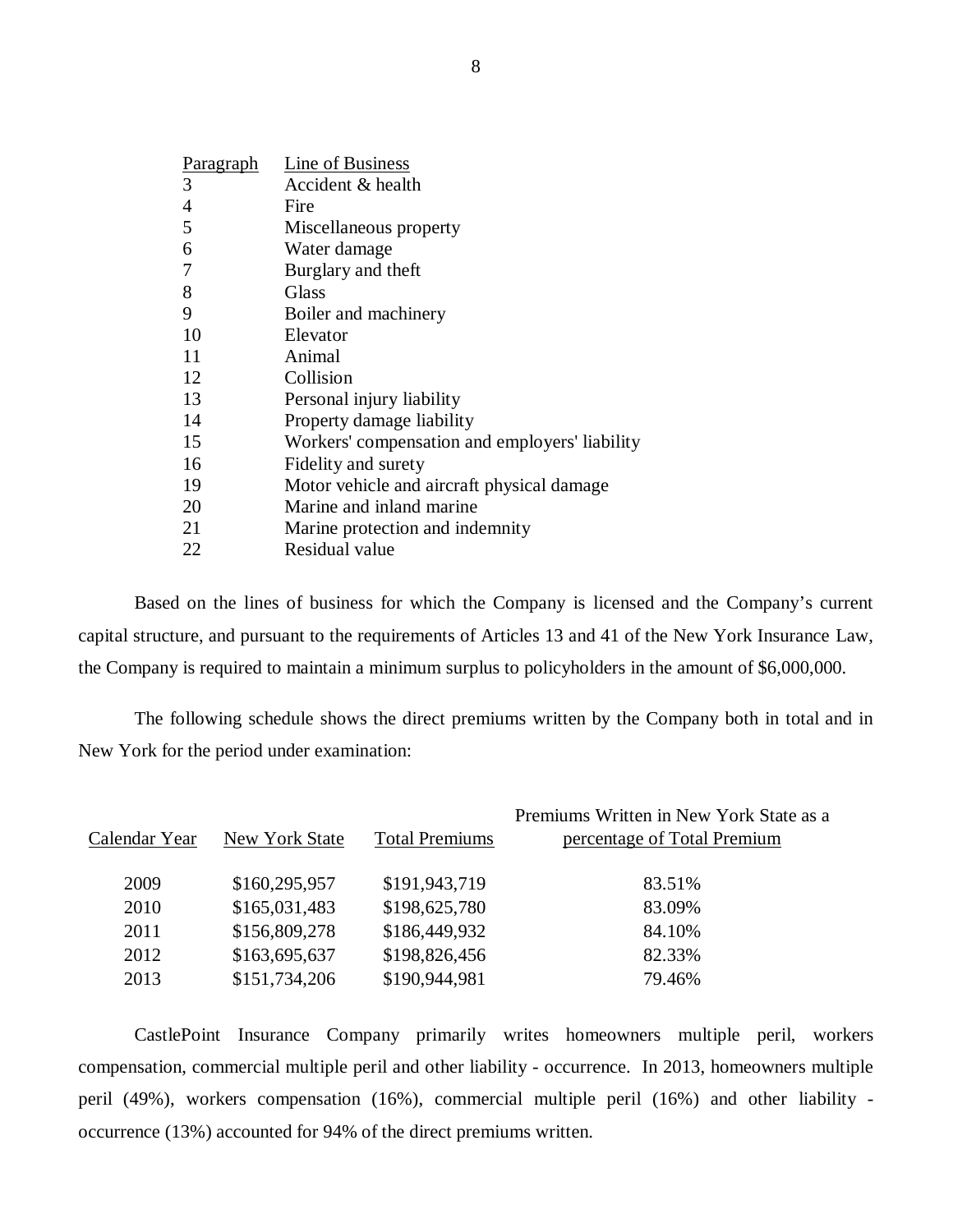#### <span id="page-10-0"></span>C. Reinsurance

The Company assumed approximately \$55 million in premiums from unaffiliated companies during the five year examination period. Additionally, the Company assumed approximately \$173 million from affiliate Castlepoint Florida Insurance Company and \$30 million from affiliate Tower Insurance Company of New York.

#### Inter-Company Pooling Agreement

Effective February 5, 2009, the Company became part of an existing pool which had Tower Insurance Company of NY, an affiliated company, as the pool manager and several other affiliates as pool participants: Tower National Insurance Company ("TNIC"), Preserver Insurance Company ("PIC"), North East Insurance Company ("NEIC"), Mountain Valley Insurance Company ("MVIC"), and CastlePoint National Insurance Company ("CPNIC). Effective January 1, 2012, MVIC exited the pool as a result of its sale to its affiliate ADIEX. CPIC assumed the 3% participation percentage of MVIC.

According to the terms of the agreement, pool participants other than TICNY cede 100% of gross business (direct and assumed) to the pool manager. TICNY assumes 100% of the gross business with respect to policies issued and assumed by the pool participants. All lines of business are subject to the pooling arrangement. TICNY cedes to the pool participants their respective share of the pool including business written net of cessions on its own account.

TICNY obtains and maintains reinsurance on behalf of itself and the pool members with respect to the insurance liability under all policies written by the pool members, including the Company. All ceded balances related to internal and external reinsurance contracts are recorded in the statutory financial statements of TICNY and all reinsurers that are parties to the contracts are included in TICNY's Schedule F. It is noted that TICNY is the only pool member that establishes a provision for reinsurance. Write-offs of uncollectible reinsurance are subject to the pooling arrangement and shared by all pool participants.

The participating percentages of each pool member as of December 31, 2013 were as follows: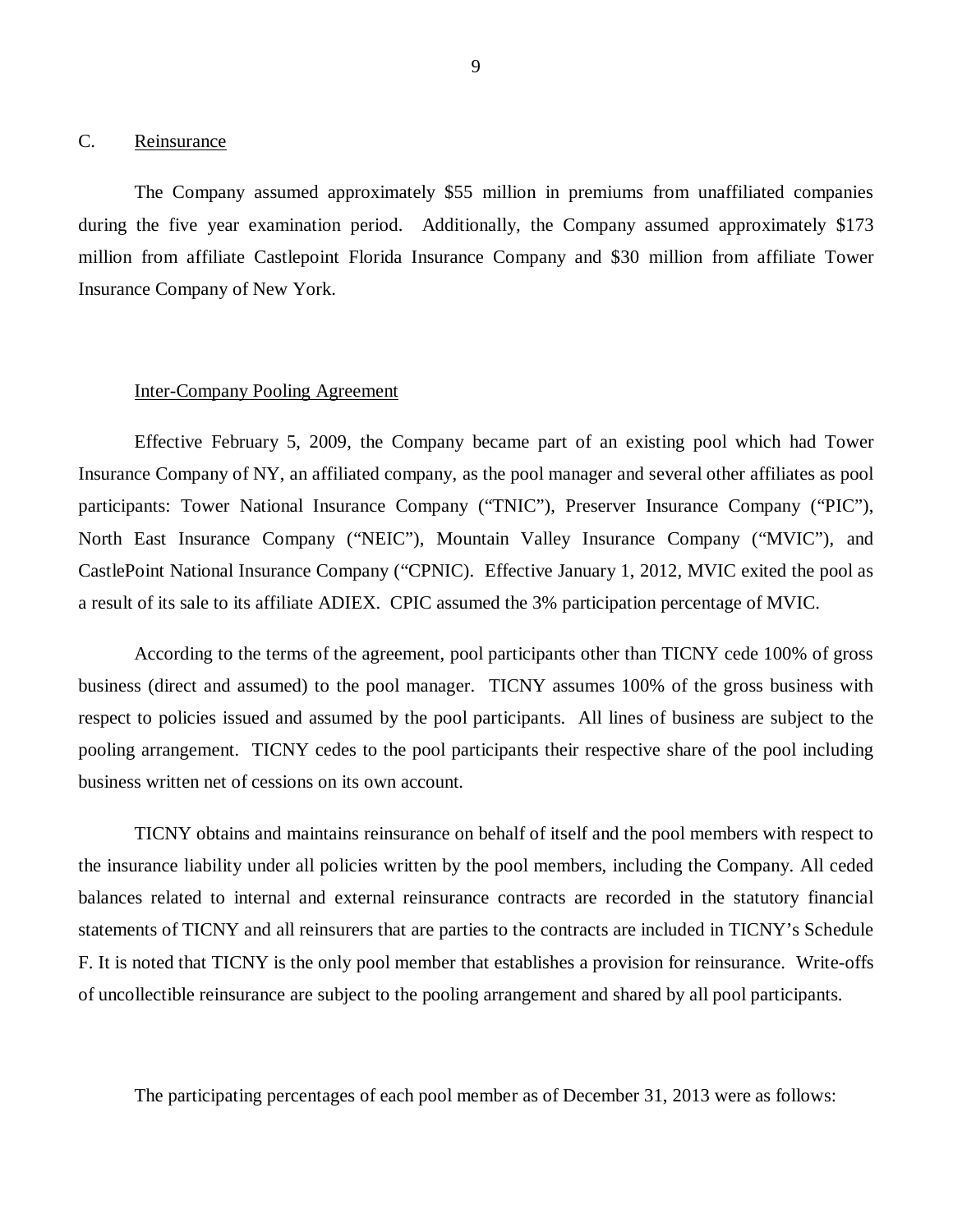| Company                                       | State of<br>Domicile | NAIC# | Pooling<br>Percentage |
|-----------------------------------------------|----------------------|-------|-----------------------|
| Tower Insurance Company of New York           | <b>NY</b>            | 44300 | 22%                   |
| CastlePoint Insurance Company                 | <b>NY</b>            | 17205 | 22%                   |
| <b>CastlePoint National Insurance Company</b> | IL                   | 40134 | 21%                   |
| Hermitage Insurance Company                   | <b>NY</b>            | 18376 | 21%                   |
| <b>Preserver Insurance Company</b>            | <b>NJ</b>            | 15586 | 8%                    |
| North East Insurance Company                  | <b>ME</b>            | 24007 | 4%                    |
| <b>Tower National Insurance Company</b>       | <b>MA</b>            | 43702 | $2\%$                 |
|                                               |                      |       | )0%                   |

The company has structured its ceded reinsurance program to limit its maximum exposure on any one risk as follows:

# **Quota Share**

|                                          | Limit       | Retention | Placed |
|------------------------------------------|-------------|-----------|--------|
| Net QS CP Re (Bermuda affiliate)         | Unlimited   | 65.0%     | 35.0%  |
| Equipment Breakdown QS (Commercial)      | 100,000,000 | 0%        | 100.0% |
| Equipment Breakdown QS (Homeowners)      | 50,000      | 0%        | 100.0% |
| <b>Identity Theft QS</b>                 | 15,000      | 0%        | 100.0% |
| <b>Employment Practices Liability QS</b> | 250,000     | 0%        | 100.0% |
| Tower Homeowners QS II                   | 2,500,000   | 70.0%     | 30.0%  |
| Tower Homeowners QS (ACE)                | 2,500,000   | 65.0%     | 35.0%  |
| Southport Re Workers Compensation QS     | 5,000,000   | 70.0%     | 30.0%  |
| Hannover Re Brokerage Multiple Line QS   | 10,000,000  | 86.0%     | 14.0%  |
| Arch Re Brokerage Multiple Line QS       | 25,000,000  | 82.5%     | 17.5%  |
| Umbrella (Commercial & Personal) QS      | 5,000,000   | 50.0%     | 50.0%  |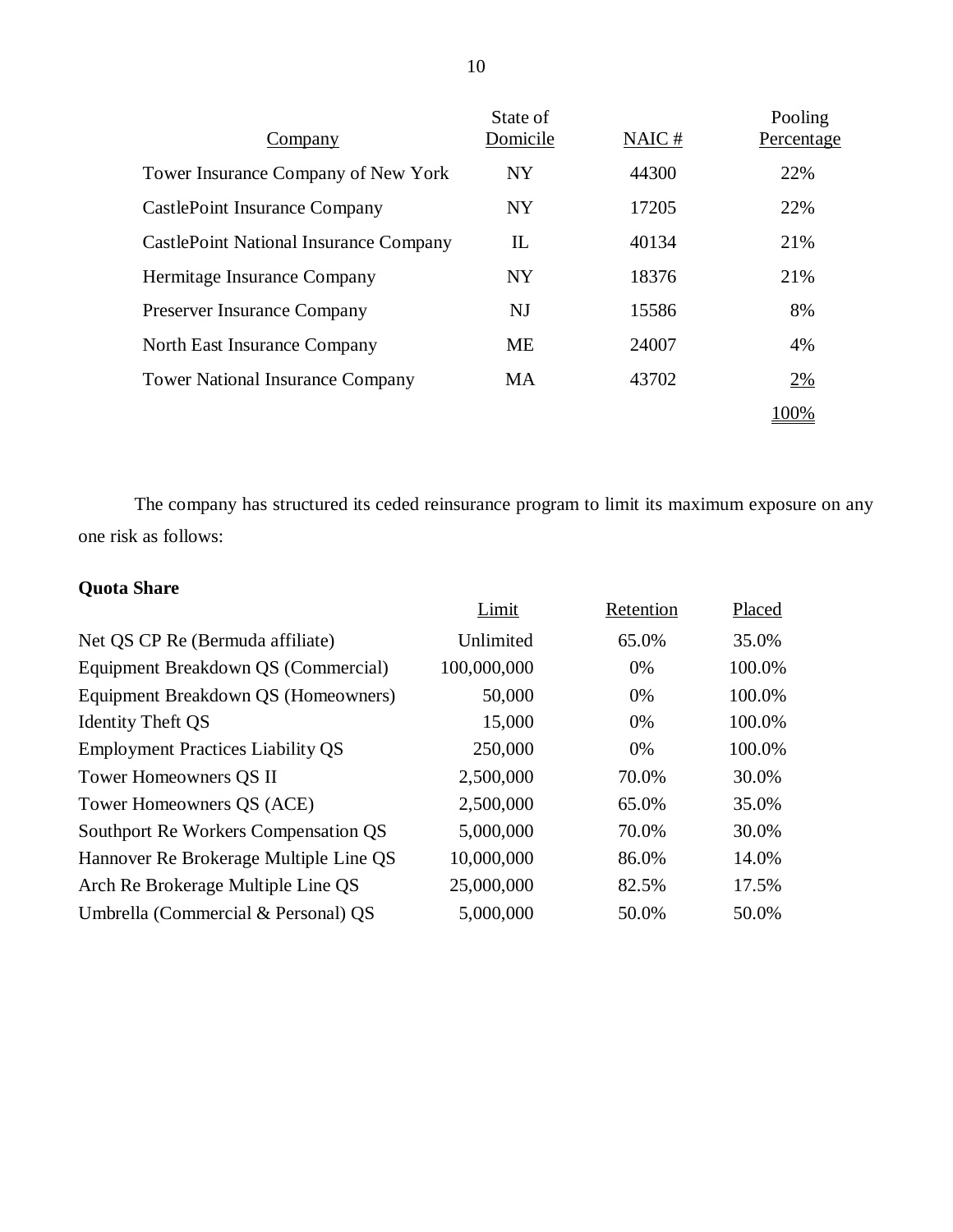**Excess Programs** 

|                                          | Limit       | Retention   | Placed |
|------------------------------------------|-------------|-------------|--------|
| <b>Casualty Clash XOL</b>                | 5,000,000   | 5,000,000   | 100.0% |
| 1st Property XOL                         | 5,000,000   | 5,000,000   | 100.0% |
| 2nd Property XOL                         | 20,000,000  | 10,000,000  | 100.0% |
| <b>Property Auto Facultative</b>         | 40,000,000  | 30,000,000  | 100.0% |
| Minnesota WCRA XL                        | Unlimited   | 1,880,000   | 100.0% |
| 1st Workers Compensation XS              | 3,000,000   | 2,000,000   | 65.0%  |
| 2nd Workers Compensation XS              | 5,000,000   | 5,000,000   | 100.0% |
| 3rd Workers Compensation XS              | 10,000,000  | 10,000,000  | 100.0% |
| 4th Workers Compensation XS              | 40,000,000  | 20,000,000  | 100.0% |
| Southport Re WC ADC Aggregate XOL        | Various     | Various     | 100.0% |
| <b>Catastrophe Programs</b>              |             |             |        |
|                                          | Limit       | Retention   | Placed |
| 1st Property Catastrophe XL (Nationwide) | 75,000,000  | 75,000,000  | 100.0% |
| 2nd Property Catastrophe XL (Nationwide) | 150,000,000 | 150,000,000 | 100.0% |
| 3rd Property Catastrophe XL (Nationwide) | 300,000,000 | 300,000,000 | 100.0% |
| 4th Property Catastrophe XL (Nationwide) | 400,000,000 | 600,000,000 | 100.0% |
| Industry Loss Warranty (ILW) I           | 10,000,000  | 10,000,000  | 100.0% |
| Industry Loss Warranty (ILW) II          | 10,000,000  | 10,000,000  | 100.0% |
| <b>Specialty Programs</b>                |             |             |        |
|                                          | Limit       | Retention   | Placed |
| W H Greene Umbrella QS                   | 5,000,000   | 20.0%       | 80.0%  |
| W H Greene Umbrella XL                   | 5,000,000   | 5,000,000   | 80.0%  |
| <b>NBIS Crane QS</b>                     | 1,000,000   | 70.0%       | 30.0%  |
| <b>NBIS Inland Marine XOL</b>            | 9,500,000   | 500,000     | 100.0% |
| Cinium Surety QS                         | 200,000     | 80.0%       | 20.0%  |
| 1st Marine Excess                        | 2,500,000   | 2,500,000   | 100.0% |
| 2nd Marine Excess                        | 5,000,000   | 5,000,000   | 100.0% |
| 3rd Marine Excess                        | 15,000,000  | 10,000,000  | 100.0% |
| <b>4th Marine Excess</b>                 | 25,000,000  | 25,000,000  | 100.0% |
| Rodney Square QS                         | 50,000,000  | 90.0%       | 5.0%   |

In the third quarter of 2013, the Company entered into agreements with three reinsurers, Arch Reinsurance Ltd. ("Arch"), Hannover Re (Ireland) Plc. ("Hannover") and Southport Re (Cayman), Ltd. ("Southport Re"); (details of the agreements listed in the above chart). These agreements provided for surplus enhancement and improved certain financial leverage ratios, while increasing the Company's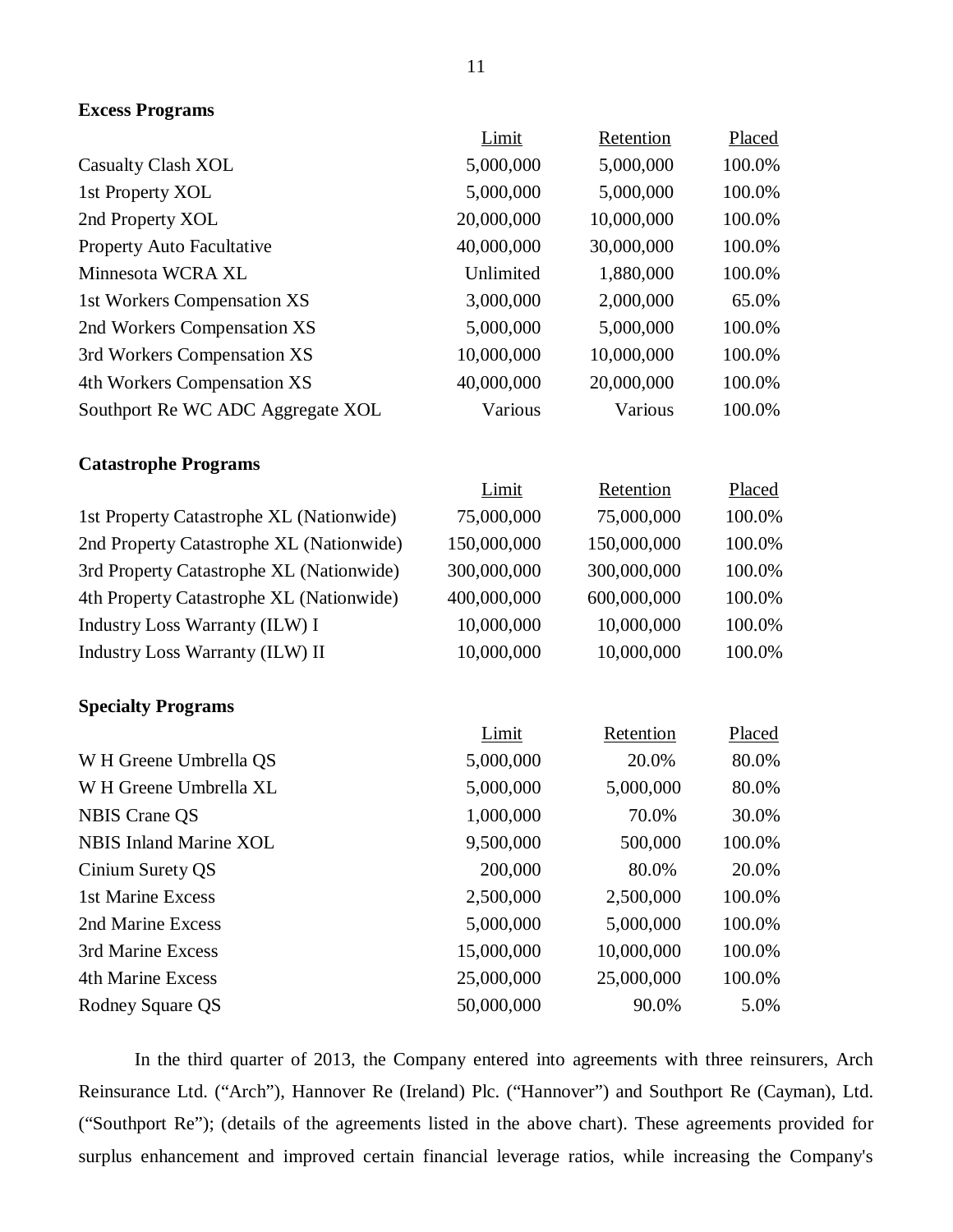<span id="page-13-0"></span>financial flexibility. The agreements with Arch and Hannover each consisted of one reinsurance agreement, while the arrangement with Southport Re consisted of several agreements with both prospective and retroactive components. The agreements with Arch and Hannover covered business written from July 1, 2013 to December 31, 2013, as well as unearned premiums at June 30, 2013.

In early 2014, management decided that the Southport treaties should be commuted. As a result of a negotiation between the Company and Southport, the treaties were commuted effective as of February 19, 2014, with the result of the commutation being that all premiums paid to Southport by the Company were returned to the Company, and all liabilities assumed by Southport were cancelled, and such liabilities became the obligation of the Company. It is noted that before the Company commuted the Southport treaties, management determined that such agreement should have been accounted for as deposit accounting as set forth in SSAP No.62. It is further noted that the retroactive reinsurance treaties with Southport resulted in a surplus gain of \$3,535,405 at the examination date.

Reinsurance agreements with affiliates were reviewed for compliance with Article 15 of the New York Insurance Law. It was noted that all affiliated reinsurance agreements were filed with the Department pursuant to the provisions of Section 1505(d)(2) of the New York Insurance Law.

It is the Company's policy to obtain the appropriate collateral for its cessions to unauthorized reinsurers. Letters of credit and trust accounts obtained by the Company to take credit for cessions to unauthorized reinsurers were reviewed for compliance with Department Regulations 133 and 114, respectively.

All material ceded reinsurance agreements in effect as of the examination date were reviewed and found to contain the required clauses, including an insolvency clause meeting the requirements of Section 1308 of the New York Insurance Law.

During the period covered by this examination, the Company commuted various reinsurance agreements. These commutations were neutral to the Company's surplus position.

#### D. Holding Company System

The Company is a member of the Tower Group. The Company is owned 50% by CastlePoint Reinsurance Company, Ltd., a Bermuda corporation and 50% owned by CastlePoint Management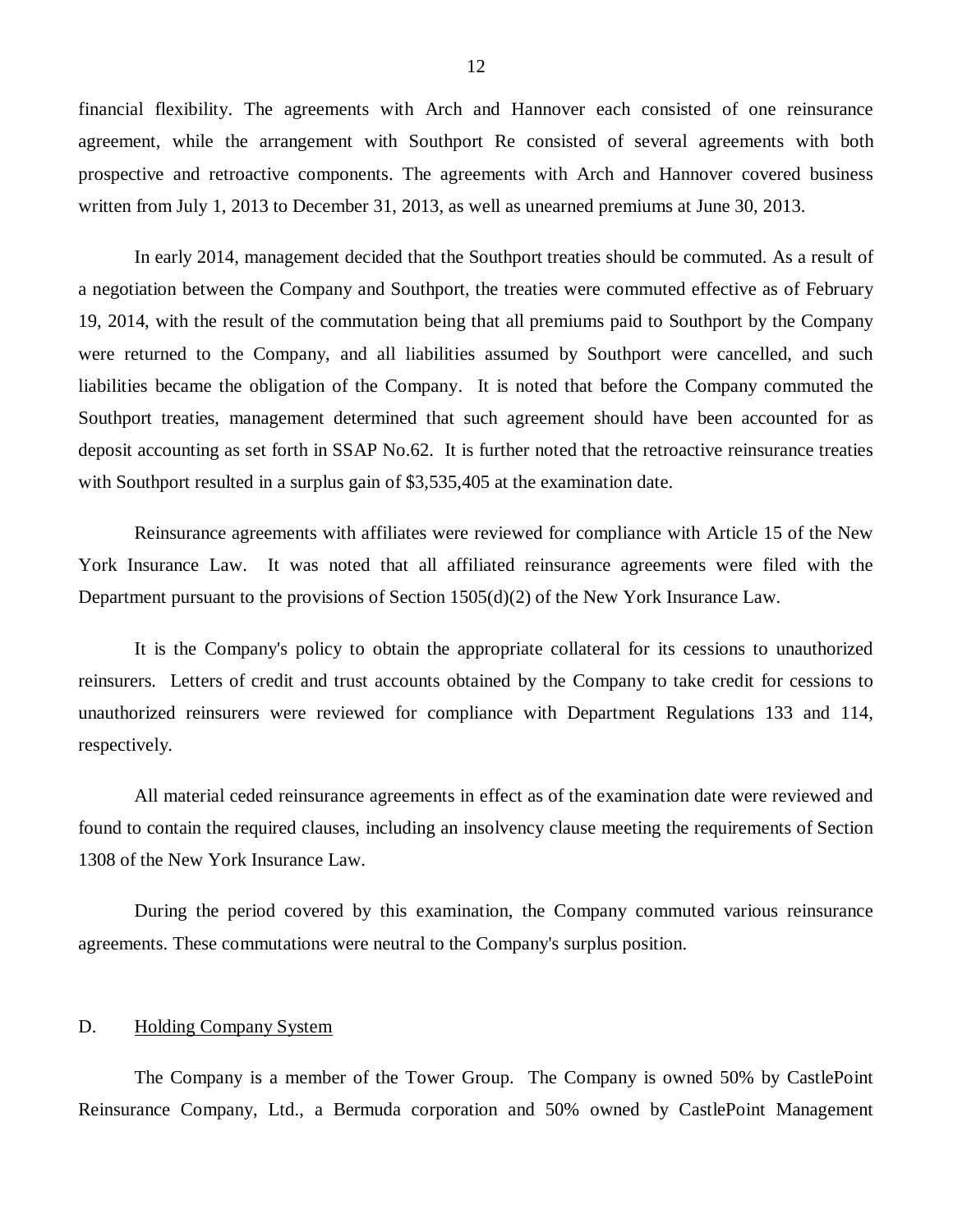Corporation, a Delaware corporation. Both of these entities are ultimately owned by Tower Group International, LTD.

A review of the Holding Company Registration Statements filed with this Department indicated the required filings were complete and were filed in a timely manner pursuant to Article 15 of the New York Insurance Law and Department Regulation 52.

The following organizational chart displays the chain of ownership of subsidiary and affiliated companies which were members of Tower Group, Inc. at December 31, 2013:



Organizational Charl of Tower Group, Inc.

\* M automing shans of CastelVent treasures Corpory (CPIC') are owned 57% by CastelPaint Management Corp. (CPM) and 60% by CastelPoint Menagement Corpory, Ltd. (CPRef). With respect to the coresting of CPIC, there are no vo

At December 31, 2013, the Company was party to the following agreements with other members of its holding company system: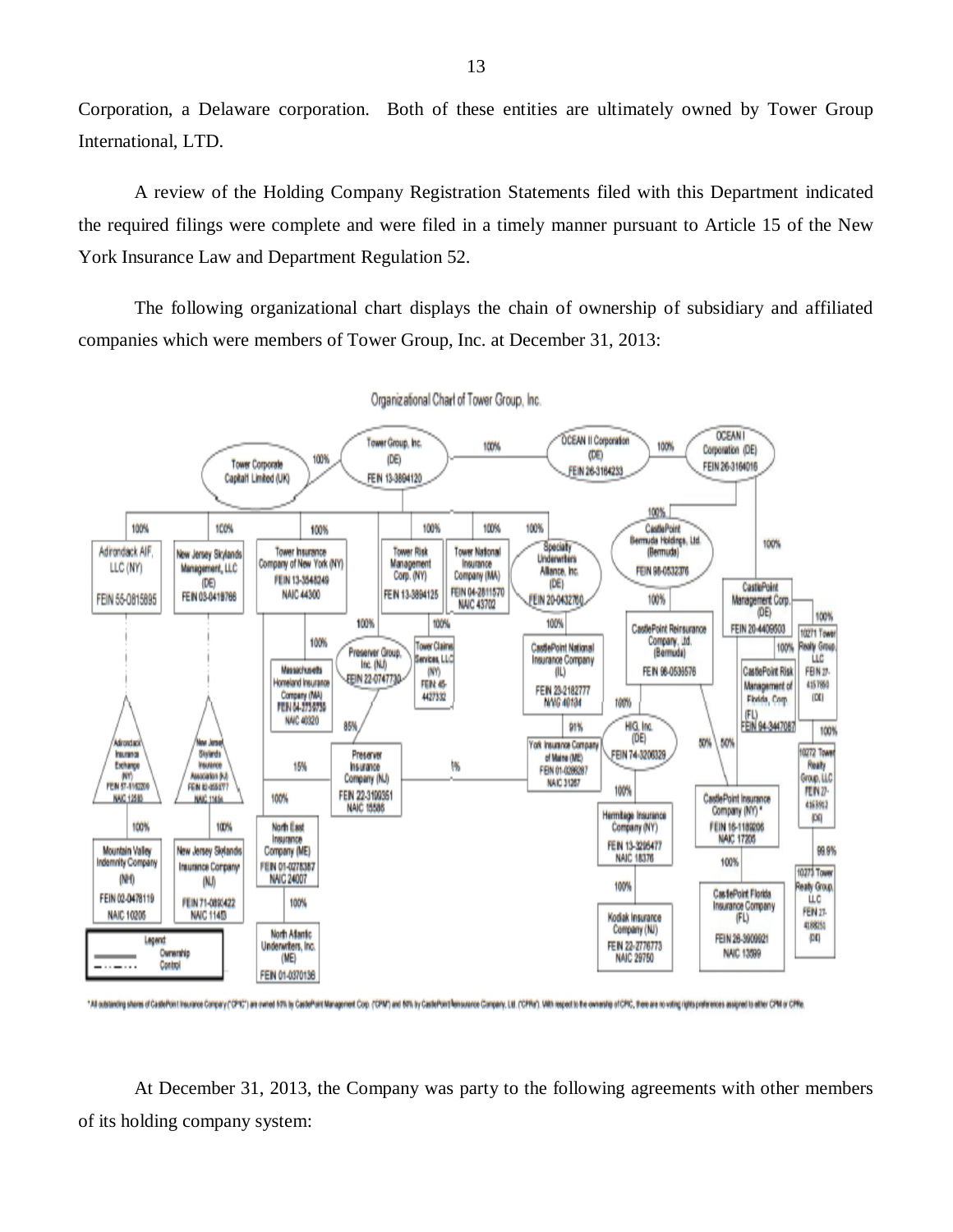#### Service and Expense Sharing Agreements

There are a number of Service and Expense Sharing Agreements between the affiliated parties to jointly share in underwriting and claims expenses as well as sharing any profits and losses from rendering services to third parties. While each agreement may vary, in general terms, the agreements cover the following services which would be provided or received by any of the companies that are party to the agreement:

- 1. Underwriting and marketing;
- 2. Policy issuance, billing, and collection;
- 3. State filing and regulatory compliance;
- 4. Loss prevention, premium audit;
- 5. Claims services; and
- 6. Administrative services (i.e., Human Resources, IT, and facilities).

TICNY, an affiliate of the Company, employs the staff that provides services to its affiliates that participate in the Intercompany Pooling Agreement. Underwriting and claim expenses are handled through the Intercompany Pooling Agreement; however, the Service and Expense Sharing Agreements are in place for other services performed by the Company employees on behalf of the referenced affiliates.

#### Management Agreements

Affiliated parties have entered into a few specific purpose management agreements. The following summarizes those agreements:

- 1. Management Agreement between CPIC and Tower Risk Management Corporation ("TRM") (amendment adds Kodiak Insurance Company and HIC) - to manage and to earn management fees on Tower's authorized brokerage business placed on CPIC paper.
- 2. Management and Services Agreement between CPIC and CastlePoint Management Corporation ("CPM") - to manage underwriting, claims and other support services.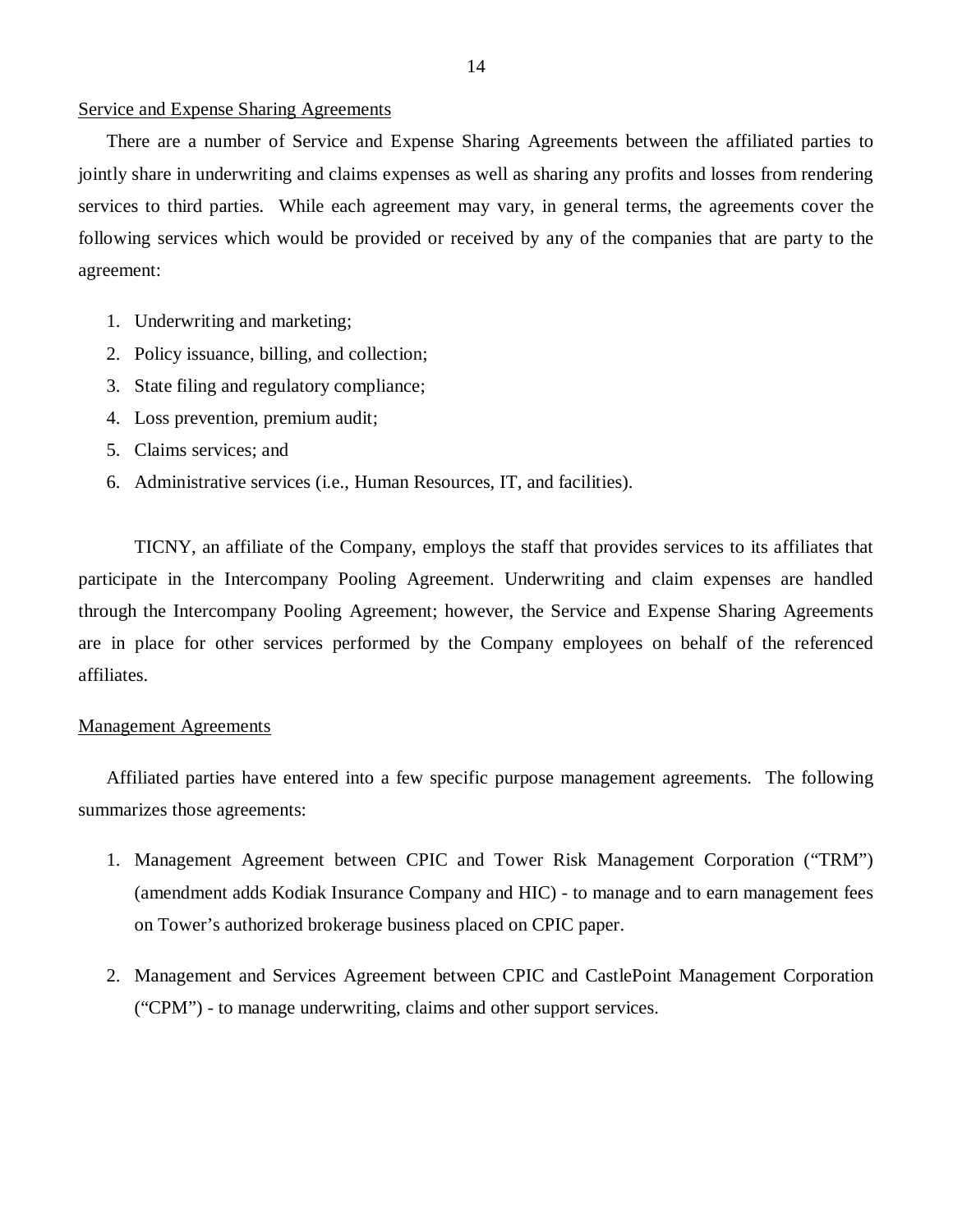#### <span id="page-16-0"></span>Tax Allocation Agreement

Effective September 12, 2008, the Company entered into a tax allocation agreement with Tower Group, Inc. and several of its subsidiaries to jointly file consolidated federal income tax returns in accordance with the relevant Internal Revenue Service regulations. A tax allocation agreement between Tower Group and its subsidiaries allows the Company to compute and pay Federal income taxes on a consolidated basis. At the end of each consolidated return year, each entity must compute and pay to the Holding Company its share of the Federal income tax liability primarily based on separate return calculations. The tax allocation agreement allows the Holding Company to make certain IRS Code ("Code") elections in the consolidated Federal tax return. In the event such Code elections are made, any benefit or liability is accrued or paid by each entity.

#### E. Significant Operating Ratios

The underwriting ratios presented below are on an earned/incurred basis and encompass the fouryear period covered by this examination:

|                                              | Amounts       | Ratios  |
|----------------------------------------------|---------------|---------|
| Losses and loss adjustment expenses incurred | \$551,788,857 | 86.07%  |
| Other underwriting expenses incurred         | 246,295,704   | 38.42   |
| Net underwriting loss                        | (156,987,362) | (24.49) |
| Premiums earned                              | \$641,097,199 | 100.00% |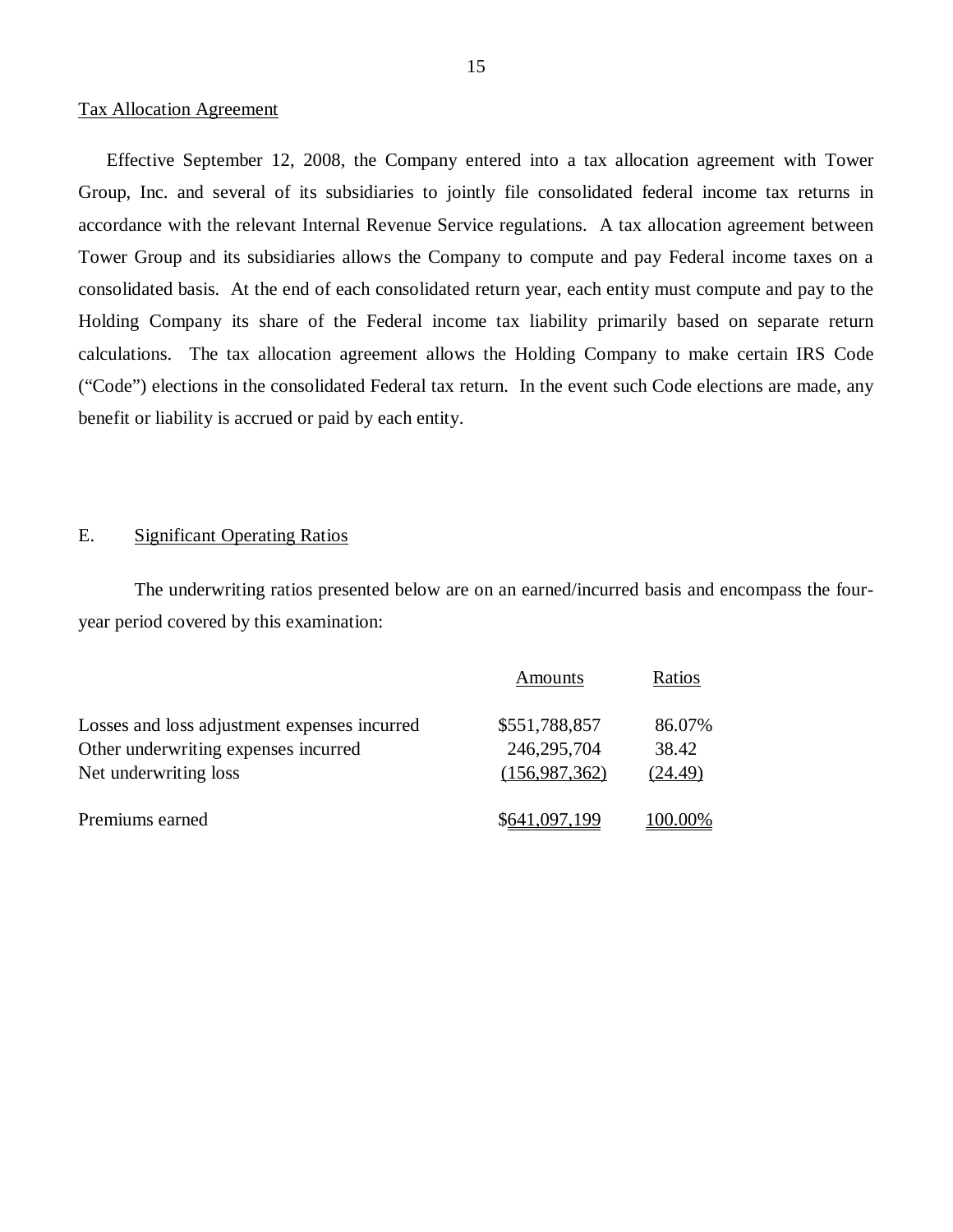#### <span id="page-17-0"></span>F. Accounts and Records

Material weaknesses were noted in the Company's 'internal controls' over financial reporting. The Company did not maintain effective controls over:

- 1. The loss reserve estimation process.
- 2. The premium receivable account reconciliation
- 3. The tax valuation process
- 4. Information technology general controls
- 5. Period end financial reporting

#### G. Investments

It is noted that the Company has an investment in a surplus note of its affiliate, the Adirondack Insurance Exchange with an admitted value of \$17,687,180. This note can only be repaid with the permission of the Department. This investment represents a 36.068% interest in a \$70.7 million surplus note. The Company paid \$27,513,254 for its \$25,500,000 stake in the face value of the note.

During the review of the Company's investment practices, it was noted that the Company violated Section 1505 of the New York Insurance Law by transferring securities between members of its holding company system without permission from the Department.

TICNY sold 102 securities to AIDEX on December 23, 2010 without prior approval from the Department. AIDEX sold 6 securities to TICNY on February 16, 2011 without prior approval from the Department. CPIC and HIC invested in Lincoln Properties, a limited partnership formed for the purpose of developing a parcel of real estate in Edison, NJ. This partnership interest was acquired by TGI and later sold to CPIC and HIC in June of 2012 without prior approval from the Department. It is recommended that the Company comply with Section 1505 of the New York Insurance Law and obtain prior approval from the Department before transferring securities between members of the holding company group.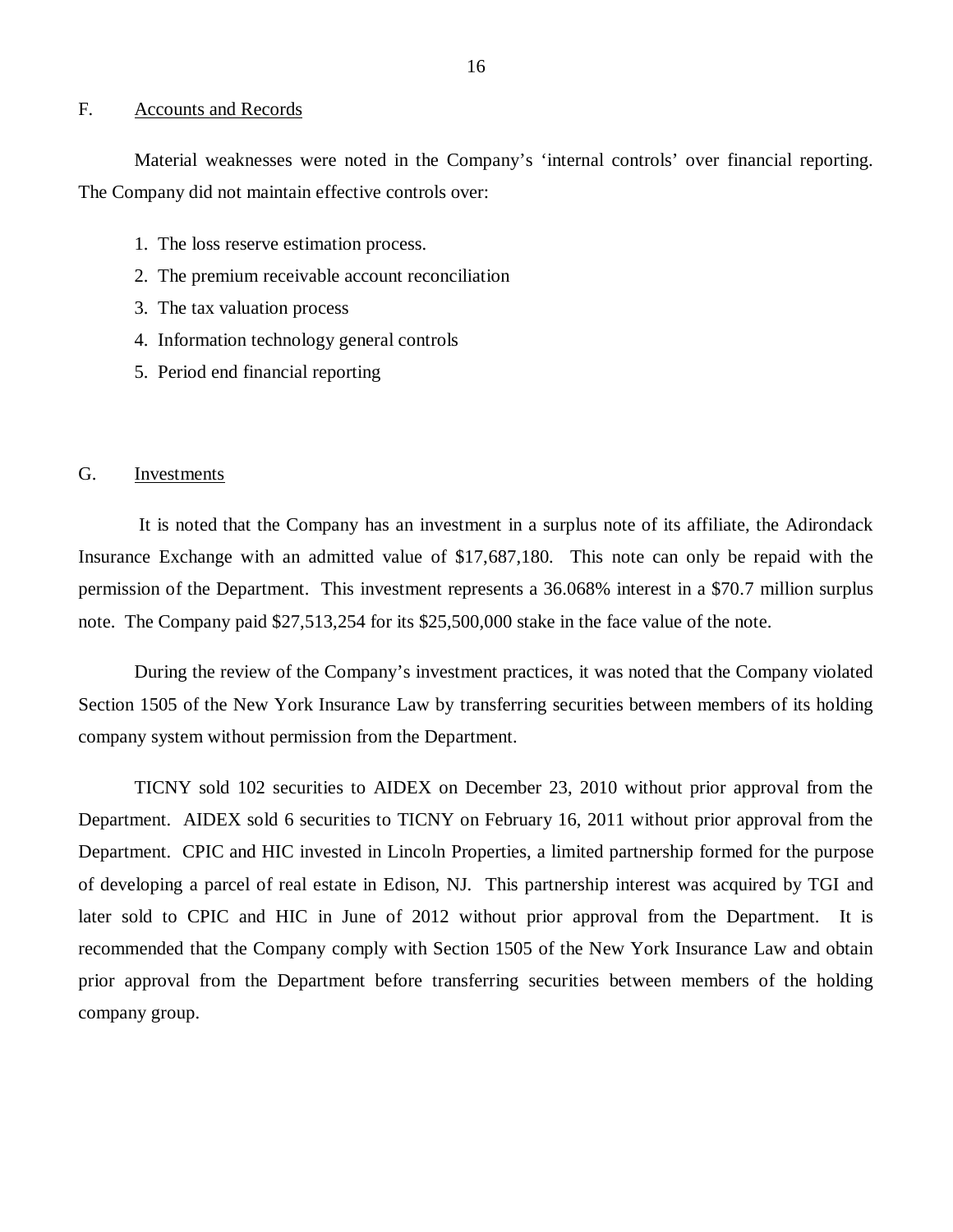## **3. FINANCIAL STATEMENTS**

## A. Balance Sheet

The following shows the assets, liabilities and surplus as regards policyholders as of December 31, 2013 as determined by this examination and as reported by the Company:

| Assets                                                                                                                                                          | Examination<br>Net Admitted<br><b>Assets</b> |               | Increase<br>(Decrease)   |
|-----------------------------------------------------------------------------------------------------------------------------------------------------------------|----------------------------------------------|---------------|--------------------------|
| <b>Bonds</b>                                                                                                                                                    | \$164,894,150                                | \$164,894,150 |                          |
| Common stocks (stocks)                                                                                                                                          | 10,901,084                                   | 14,278,575    | \$(3,377,491)            |
| Cash, cash equivalents and short-term                                                                                                                           |                                              |               |                          |
| investments                                                                                                                                                     | 40,874,834                                   | 40,874,834    |                          |
| Other invested assets                                                                                                                                           | 17,687,180                                   | 17,687,180    |                          |
| Receivables for securities                                                                                                                                      | 1,477,410                                    | 1,477,410     |                          |
| Investment income due and accrued                                                                                                                               | 1,532,015                                    | 1,532,015     |                          |
| Uncollected premiums and agents'<br>balances in the course of collection<br>Deferred premiums, agents' balances and<br>installments booked but deferred and not | 18,681,440                                   | 18,681,440    |                          |
| yet due                                                                                                                                                         | 34, 353, 350                                 | 34, 353, 350  |                          |
| Accrued retrospective premiums                                                                                                                                  | 224,646                                      | 224,646       |                          |
| Amounts recoverable from reinsurers                                                                                                                             | 5,883,965                                    | 5,883,965     |                          |
| Funds held by or deposited with reinsured<br>companies                                                                                                          | 6,593,876                                    | 6,593,876     |                          |
| Current federal and foreign income tax<br>recoverable and interest thereon                                                                                      | 5,622,228                                    | 5,622,228     |                          |
| Receivables from parent, subsidiaries and<br>affiliates                                                                                                         | 27,022,073                                   | 27,022,073    |                          |
| Aggregate write-ins for other than<br>invested assets                                                                                                           | 20,811,442                                   | 20,811,442    | $\Omega$                 |
| Totals                                                                                                                                                          | \$356,559,693                                | \$359,937,184 | $\frac{1}{2}(3,377,491)$ |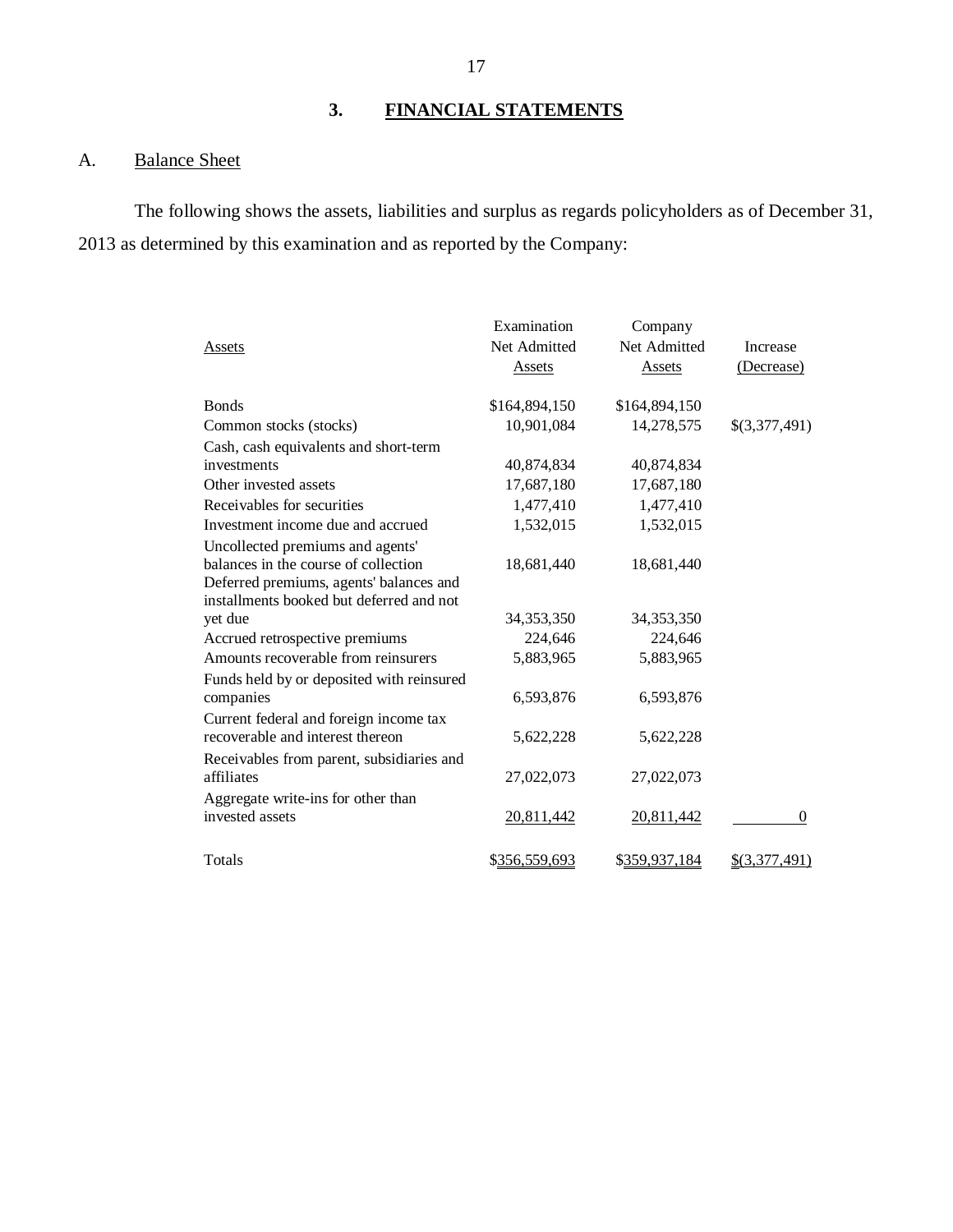#### Liabilities, surplus and other funds

|                                                                                                                                  | Examination                | Company         | Surplus<br>Increase<br>(Decrease) |
|----------------------------------------------------------------------------------------------------------------------------------|----------------------------|-----------------|-----------------------------------|
| Losses and Loss Adjustment Expenses                                                                                              | \$273,518,000              | \$237,123,239   | \$(36,394,761)                    |
| Reinsurance payable on paid losses and loss adjustment expenses<br>Commissions payable, contingent commissions and other similar | 470,989                    | 470.989         |                                   |
| charges                                                                                                                          | 916,117                    | 916,117         |                                   |
| Other expenses (excluding taxes, licenses and fees)                                                                              | 10,365,153                 | 10,365,153      |                                   |
| Taxes, licenses and fees (excluding federal and foreign income taxes)                                                            | 165,505                    | 165,505         |                                   |
| Unearned premiums                                                                                                                | 63,321,738                 | 63,321,738      |                                   |
| Advance premium                                                                                                                  | 2,582,150                  | 2,582,150       |                                   |
| Ceded reinsurance premiums payable (net of ceding commissions)                                                                   | 39,014,304                 | 39,014,304      |                                   |
| Funds held by company under reinsurance treaties                                                                                 | 22,752,822                 | 22,752,822      |                                   |
| Amounts withheld or retained by company for account of others                                                                    | 227,535                    | 227,535         |                                   |
| Payable for securities                                                                                                           | 1,801,655                  | 1,801,655       |                                   |
| Reserve for unsecured reinsurance recoverable                                                                                    | 14,767,280                 | 14,767,280      |                                   |
| Premium collateral and loss deposit                                                                                              | 4,995,651                  | 4,995,651       |                                   |
| Retroactive reinsurance reserves ceded                                                                                           | (43,527,022)               | (43,527,022)    |                                   |
| Other liability                                                                                                                  | 1,721,744                  | 1,721,744       | $\theta$                          |
| <b>Total liabilities</b>                                                                                                         | \$393,093,619              | \$356,698,858   | \$(36,394,761)                    |
| Surplus and other funds                                                                                                          |                            |                 |                                   |
| Aggregate write-ins for special surplus funds                                                                                    | 3,535,405<br><sup>\$</sup> | 3,535,405<br>\$ |                                   |
| Common capital stock                                                                                                             | \$4,000,000                | \$4,000,000     |                                   |
| Gross paid in and contributed surplus                                                                                            | 119,000,806                | 119,000,806     |                                   |
| Unassigned funds (surplus)                                                                                                       | (163,070,137)              | (123, 297, 885) | $$$ (39,772,252)                  |
| Surplus as regards policyholders                                                                                                 | $$$ (36,533,926)           | \$3,238,326     | $(\$39,772,252)$                  |
| Total liabilities, surplus and other funds                                                                                       | \$356,559,693              | \$359,937,184   |                                   |

Note: The Internal Revenue Service is currently conducting audits of the Company's consolidated Federal Income Tax returns for tax years 2010 through 2012. The results of this audit were not known at the date of this report and there has been no liability established herein.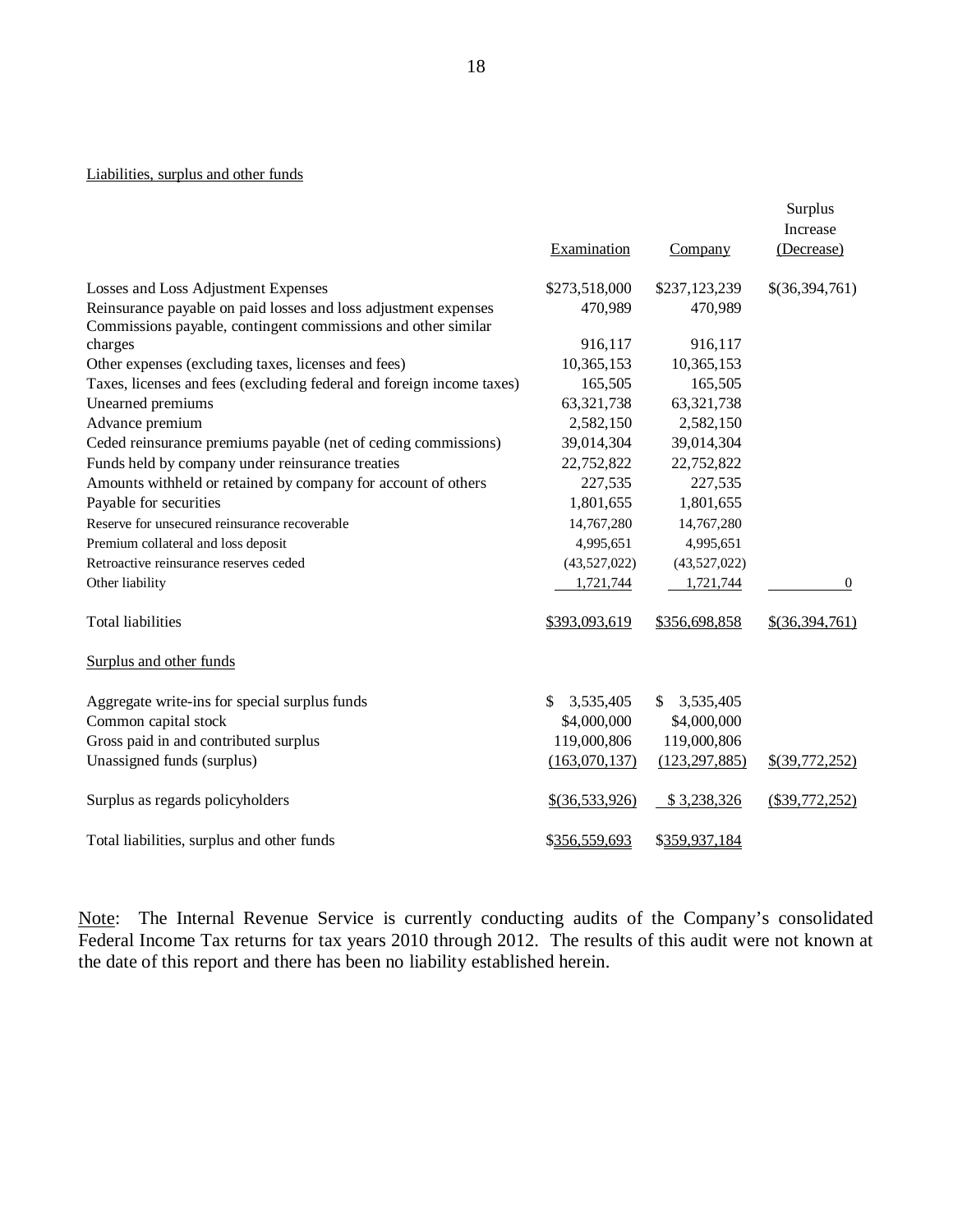## B. Statement of Income

## Underwriting Income

| Premiums earned                                                                                                                                                                                                                                                       |                                                                                      | \$641,097,199   |
|-----------------------------------------------------------------------------------------------------------------------------------------------------------------------------------------------------------------------------------------------------------------------|--------------------------------------------------------------------------------------|-----------------|
| Deductions:<br>Losses and loss adjustment expenses incurred<br>Other underwriting expenses incurred                                                                                                                                                                   | \$551,788,857<br>246,295,704                                                         |                 |
| Total underwriting deductions                                                                                                                                                                                                                                         |                                                                                      | 798,084,561     |
| Net underwriting gain or (loss)                                                                                                                                                                                                                                       |                                                                                      | \$(156,987,362) |
| <b>Investment Income</b>                                                                                                                                                                                                                                              |                                                                                      |                 |
| Net investment income earned<br>Net realized capital gain                                                                                                                                                                                                             | \$49,821,753<br>11,386,927                                                           |                 |
| Net investment gain or (loss)                                                                                                                                                                                                                                         |                                                                                      | 61,208,680      |
| Other Income                                                                                                                                                                                                                                                          |                                                                                      |                 |
| Net gain or (loss) from agents' or premium balances charged off<br>Finance and service charges not included in premiums<br>Reserve for unsecured reinsurance recoverable<br>Retroactive reinsurance gain<br>Allowance for doubtful accounts<br>Interest on funds held | \$ (3,609,449)<br>6,089,478<br>(14,767,280)<br>3,534,088<br>(770,000)<br>(2,401,793) |                 |
| Total other income                                                                                                                                                                                                                                                    |                                                                                      | (11, 924, 956)  |
| Net income before federal and foreign income taxes                                                                                                                                                                                                                    |                                                                                      | \$(107,703,638) |
| Federal and foreign income taxes incurred                                                                                                                                                                                                                             |                                                                                      | (1,709,326)     |
| Net Loss                                                                                                                                                                                                                                                              |                                                                                      | \$(105,994,312) |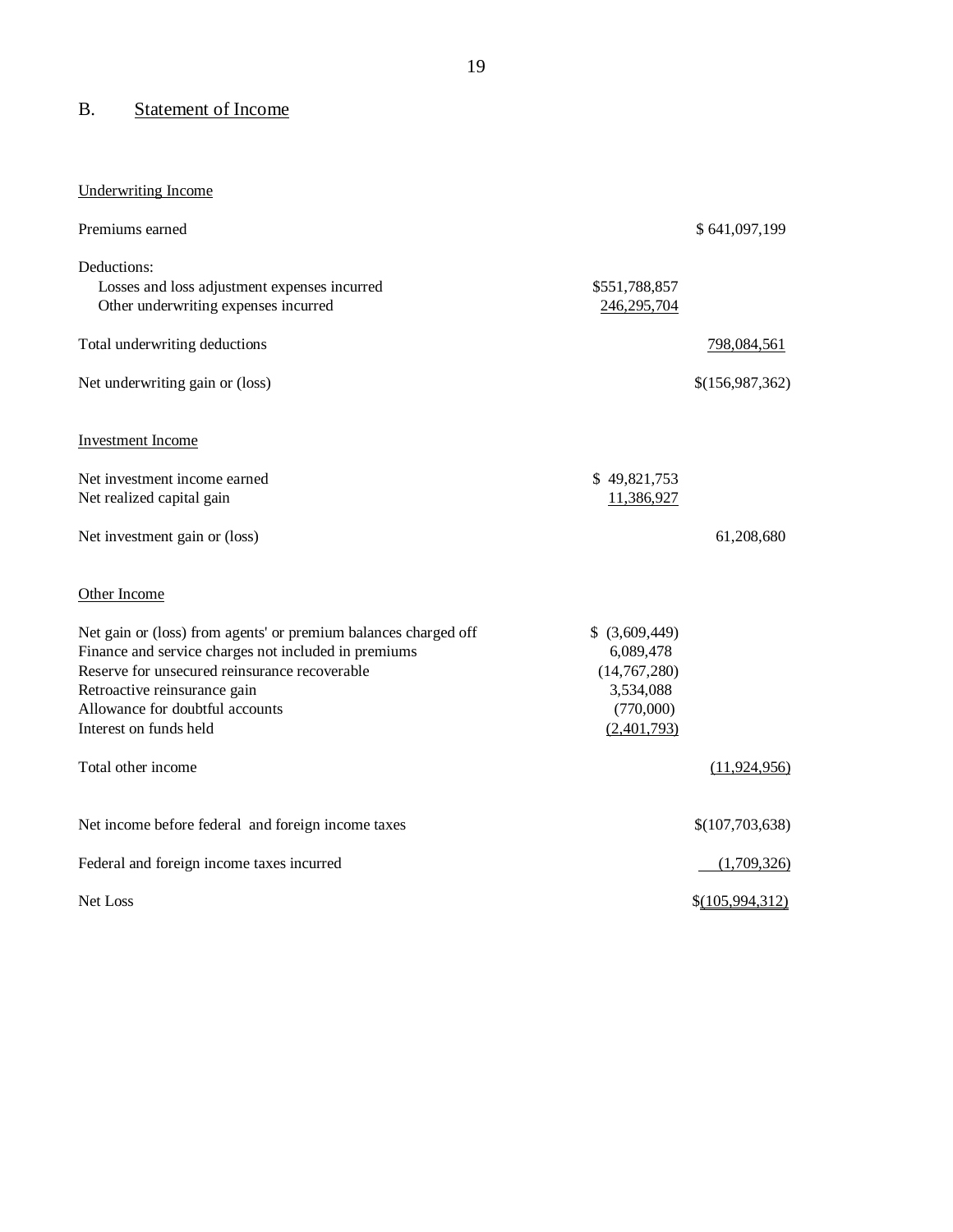#### C. Capital and Surplus

Surplus as regards policyholders decreased \$139,779,590 during the four-year examination period January 1, 2010 through December 31, 2013, detailed as follows:

| Surplus as regards policyholders per report on      |                |                |                |
|-----------------------------------------------------|----------------|----------------|----------------|
| examination as of December 31, 2009                 |                |                | \$103,245,664  |
|                                                     | Gains in       | Losses in      |                |
|                                                     | <b>Surplus</b> | <b>Surplus</b> |                |
| Net loss                                            |                | \$105,994,312  |                |
| Net unrealized capital gains or (losses)            |                | 343,133        |                |
| Change in net deferred income tax                   |                | 16,478,326     |                |
| Change in nonadmitted assets                        |                | 15,419,887     |                |
| Paid in surplus                                     | \$4,530,187    |                |                |
| Dividends to stockholders                           |                | 1,500,000      |                |
| Aggregate write-ins for gains and losses in surplus | $\overline{0}$ | 4,574,119      |                |
|                                                     | \$4,530,187    | \$144,309,777  |                |
| Net increase (decrease) in surplus                  |                |                | (139,779,590)  |
| Surplus as regards policyholders per report on      |                |                |                |
| examination as of December 31, 2013                 |                |                | \$(36,533,926) |

Note: This examination has determined that as of December 31, 2013, the Company was insolvent in the amount of \$36,533,926 and its capital was impaired in the amount of \$40,533,926. Additionally, the Company's minimum required to be maintained surplus of \$6,000,000 was impaired in the amount of \$42,533,926.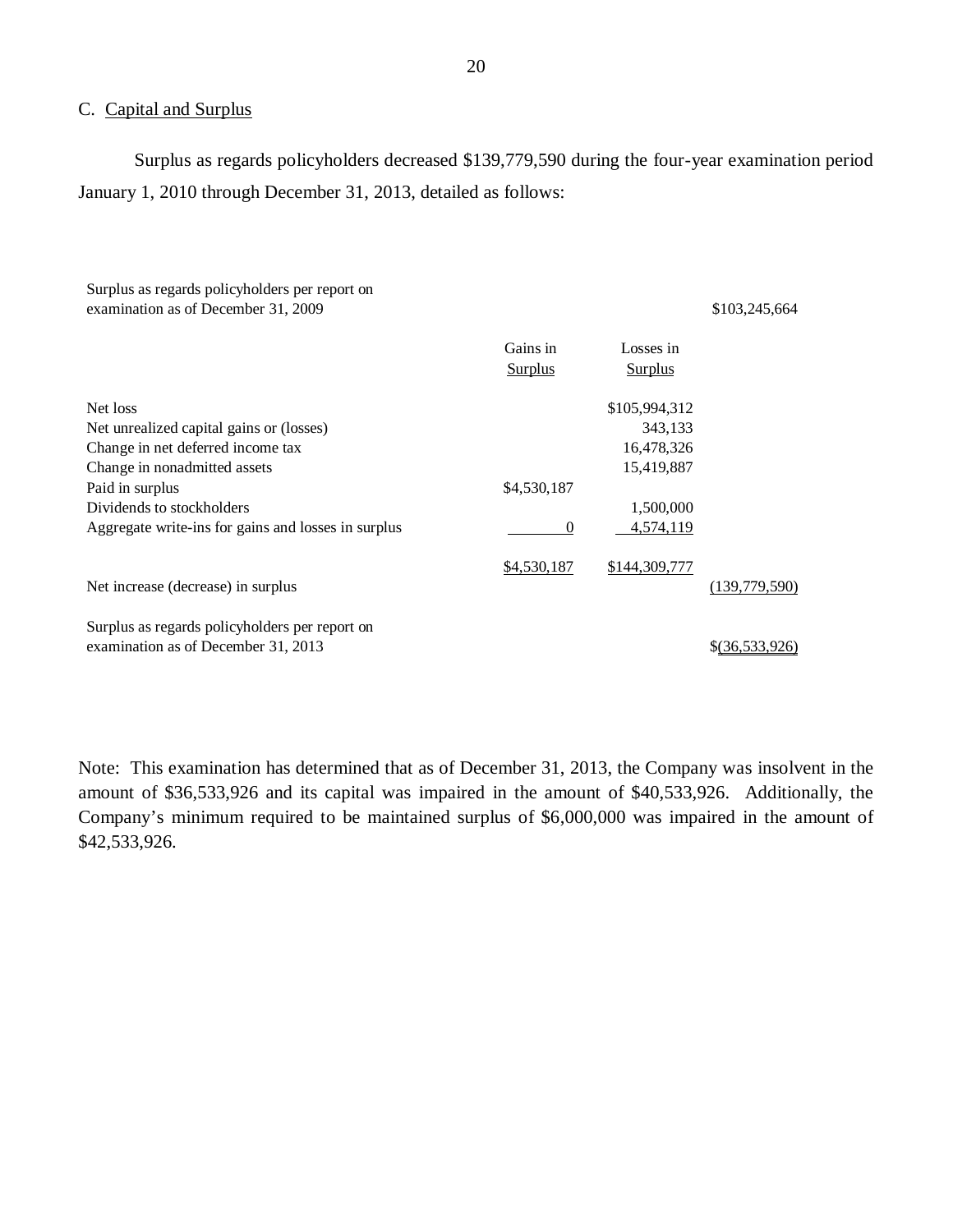#### 4. **COMMON STOCK**

<span id="page-22-0"></span>The examination asset for the captioned item of \$10,901,084 is \$3,377,491 less than the \$14,278,575 reported by the Company in its December 31, 2013, filed annual statement.

This change represents the disallowed portion of CPIC's investment in subsidiary CastlePoint Florida Insurance Company per Section 1408(b) of the New York Insurance Law. Section 1408(b), limits the admitted value of insurance company shares to the greater of fifty per centum of the surplus to policyholders or sixty per centum of surplus.

#### **5. LOSSES AND LOSS ADJUSTMENT EXPENSES**

The examination liability for the captioned items of \$273,518,000 is \$36,394,761 more than the \$237,123,239 reported by the Company in its December 31, 2013, filed annual statement. The examination analysis of the Loss and loss adjustment expense reserves was conducted in accordance with generally accepted actuarial principles and statutory accounting principles, including the NAIC Accounting Practices & Procedures Manual, Statement of Statutory Accounting Principle No. 55 ("SSAP No. 55").

It is noted, by virtue of its nine month runoff for accident years 2013 and prior as reported by the Company in its filed quarterly statement as of September 30, 2014, the Company has recognized approximately \$10 million of the Department's \$36 million projected Loss and loss adjustment expense reserve deficiency.

#### **6. CONCLUSION**

This examination has determined that as of December 31, 2013, the Company was insolvent in the amount of \$36,533,926 and its capital was impaired in the amount of \$40,533,926. Additionally, the Company's minimum required to be maintained surplus of \$6,000,000 was impaired in the amount of \$42,533,926.

.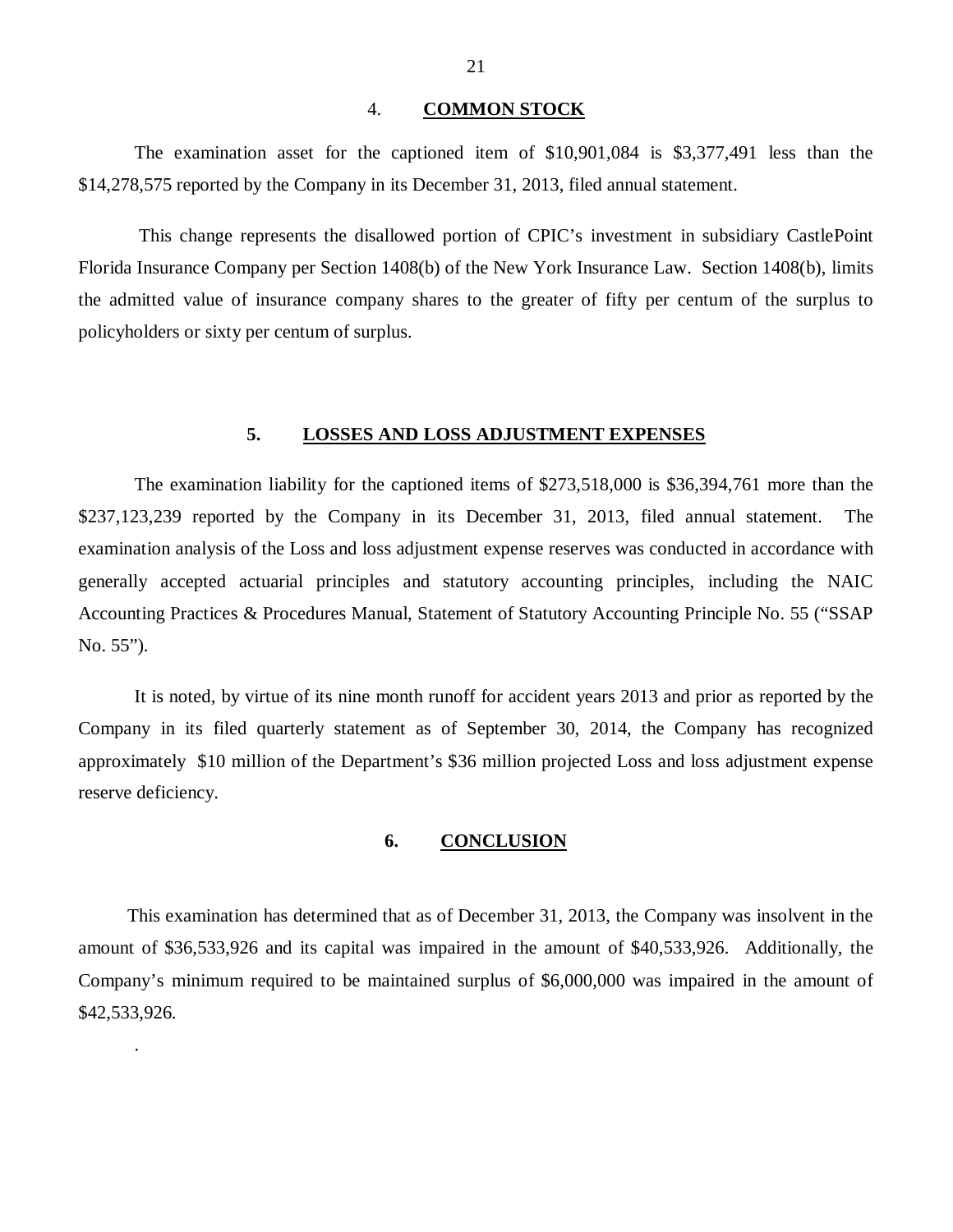#### **7. SUBSEQUENT EVENTS**

<span id="page-23-0"></span>On January 3, 2014, TGIL, ultimate parent of the Company entered into an Agreement and Plan of Merger ("the Merger Agreement") with ACP Re, Ltd. ("ACP Re") and London Acquisition Company, LTD ("LACL"), a wholly owned subsidiary of ACP Re. ACP Re is a Bermuda-based reinsurance company which historically reinsured a portion of the property and casualty business of National General Holdings Corporation ("NGHC"). The controlling shareholder of ACP Re is a trust established by the founder of AmTrust Financial Services, Inc. ("AmTrust"), NGHC and Maiden Holdings, Ltd.

The terms of the Merger Agreement indicate that TGIL would be merged with LACL and TGIL would be the surviving corporation and become a wholly-owned subsidiary of ACP Re. Additionally, AmTrust would acquire the renewal rights and assets of TGIL's commercial lines insurance operations, and specialty personal-lines insurer NGHC would acquire the renewal rights and assets of TGIL's personal lines insurance operations.

On January 3, 2014, the Company and its insurance affiliates entered into a Commercial Lines Cut-Through Quota Share Reinsurance Agreement with Technology Insurance Company, Inc. ("Technology") in connection with the Merger. Technology is a New Hampshire domiciled affiliate of ACP Re and a subsidiary of AmTrust. The agreement requires the ceding companies to use the reinsurers' underwriting standards on all new and renewed policies. The reinsurer will assume 100% of all losses on non-excluded policies. The ceding companies will transfer the unearned premium of reinsured policies less a ceding commission and 100% of all premiums on new and renewed policies less a ceding commission.

On January 3, 2014, the Company and its insurance affiliates entered into a Personal Lines Cut-Through Quota Share Reinsurance Agreement with Integon National Insurance Company ('Integon') in connection with the Merger Agreement previously mentioned. Integon is a North Carolina domiciled authorized insurance company that is a subsidiary of NGHC and an affiliate of ACP Re. The terms of the Personal Lines Cut-Through Reinsurance Agreement are the same as the Commercial Lines described above.

By letter dated September 12, 2014 (the "Approval Letter"), the NYDFS approved ACP Re's acquisition of TGIL New York insurers (subsidiaries), Tower Insurance Company of NY, Hermitage Insurance Company and Castle Point Insurance Company ("Tower Companies").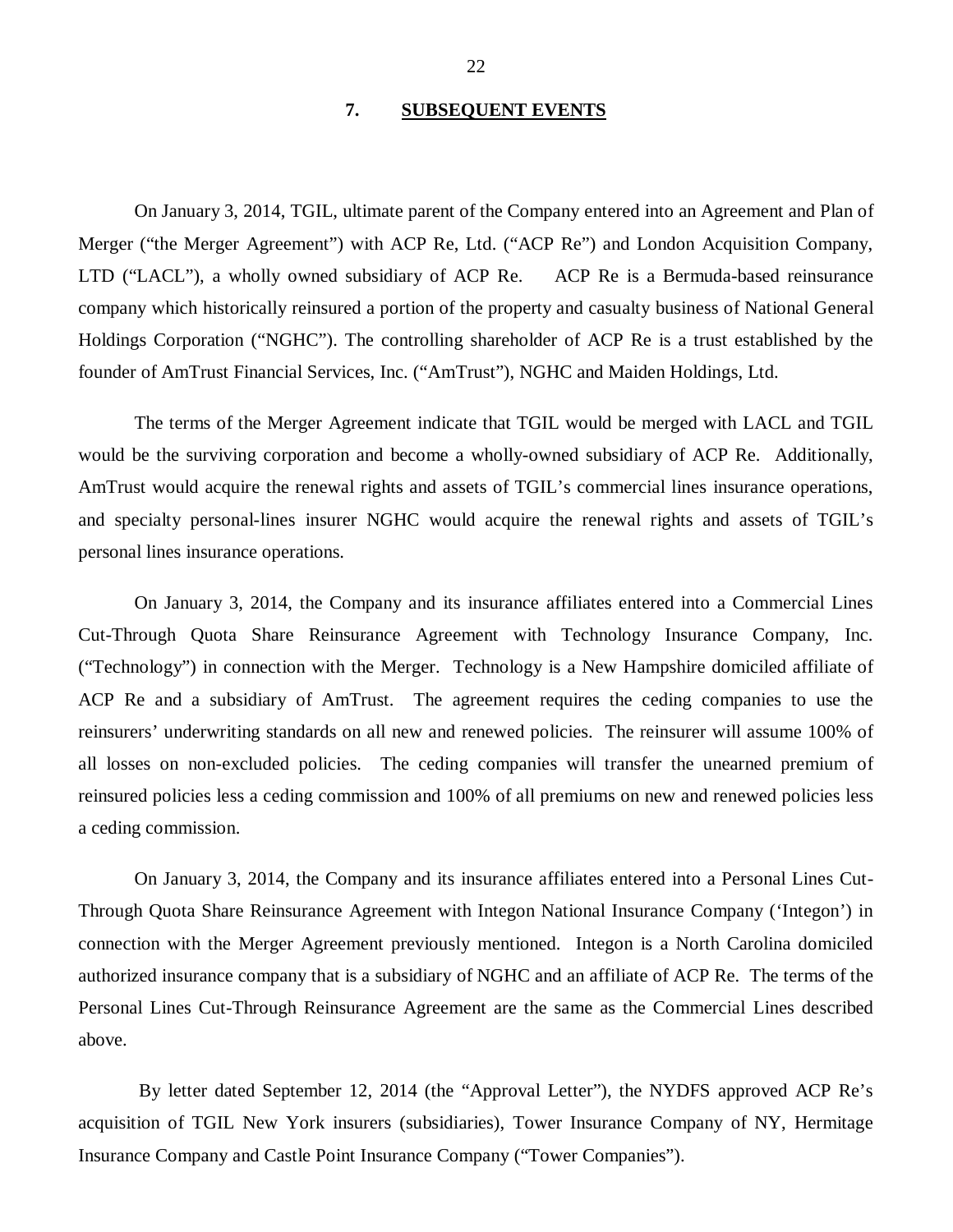On September 15, 2014, the Merger Agreement of TGIL was completed. It is noted that as part of the merger, the Company entered into the following agreements effective September 15, 2014:

- 1. A loss portfolio transfer agreement with CastlePoint Reinsurance Company, Ltd of Bermuda ('CP Re'), pursuant to which CP Re assumed all of the insurance liabilities of the Company as well as cash and invested assets equal to the assumed liabilities. Once the LPT agreement becomes effective, the NY insurers, TICNY, HIC and CPIC will have no net claim liabilities. CP Re is an unauthorized Bermuda reinsurer that was part of the pre-merger Tower Group holding company system.
- 2. A quota share reinsurance agreement with Technology, under which the Company prospectively cedes 100% of its commercial lines of business issued pursuant to a managing general agent agreement between the Company and AmTrust North America, Inc.
- 3. A quota share reinsurance agreement with Integon under which the Company prospectively cedes 100% of its personal lines business issued pursuant to a managing general agent agreement between the Company and National General Insurance Marketing, Inc.

The two quota share reinsurance agreements and cut through endorsements related to the commercial and personal lines dated January 3, 2014, were terminated on a run-off basis effective the September 15, 2014 merger agreement.

CP Re in turn entered into an aggregate stop loss reinsurance contract under which it is indemnified with respect to the liability that may accrue to it as a result of losses reinsured by CP Re under the loss portfolio agreement that it entered into with the Company identified above. The coverage attaches at the first dollar of adverse development, based on the TGIL U.S. insurers' liabilities as of the closing of the Tower transactions.

There are two participating reinsurers, in the aggregate stop loss reinsurance contract, each with a 50% interest which is several only. The two participating reinsurers are AmTrust International Insurance, Ltd. and National General Re, Ltd. which are subsidiaries of AmTrust and NGHC, respectively. The aggregate limit of liability of the reinsurers under this contract is \$250 million with each reinsurer having a liability limited to \$125 million. CP Re will pay \$56 million dollars for this coverage on the fifth anniversary of the effective date of the contract.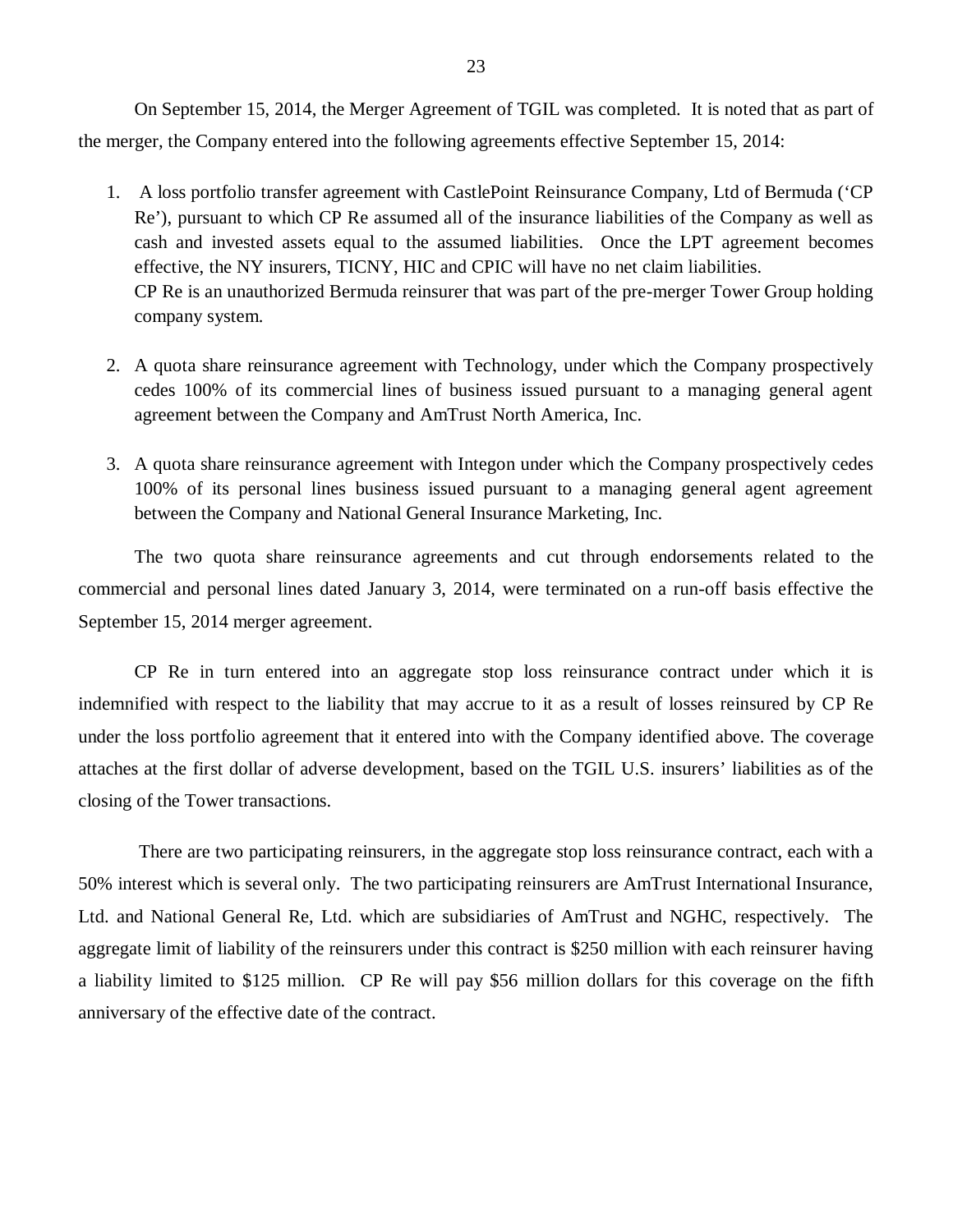## **8. COMPLIANCE WITH PRIOR REPORT ON EXAMINATION**

The prior report on examination contained three recommendations as follows (page numbers refer to the prior report):

## ITEM PAGE NO.

A. Management

It was recommended that the Company convene regularly scheduled quarterly meetings of its board of directors as stated in its by-laws and maintain complete minutes of such proceedings. 5

The Company has not complied with this recommendation. A similar comment is made in this report.

### B. Holding Company System

It was recommended that the Company and the participating entities follow the provisions of the expense agreement with CastlePoint Management Corp as filed pursuant to Section 1505(d)(3) of the New York Insurance Law. 14

The Company has complied with this recommendation.

## C. Accounts and Records

It was recommended that the Company continue its remediation efforts in reconciling its premiums receivables. 14

The Company did not comply with this recommendation. Due to the merger between the Tower Group and ACP Re, this recommendation may no longer applicable.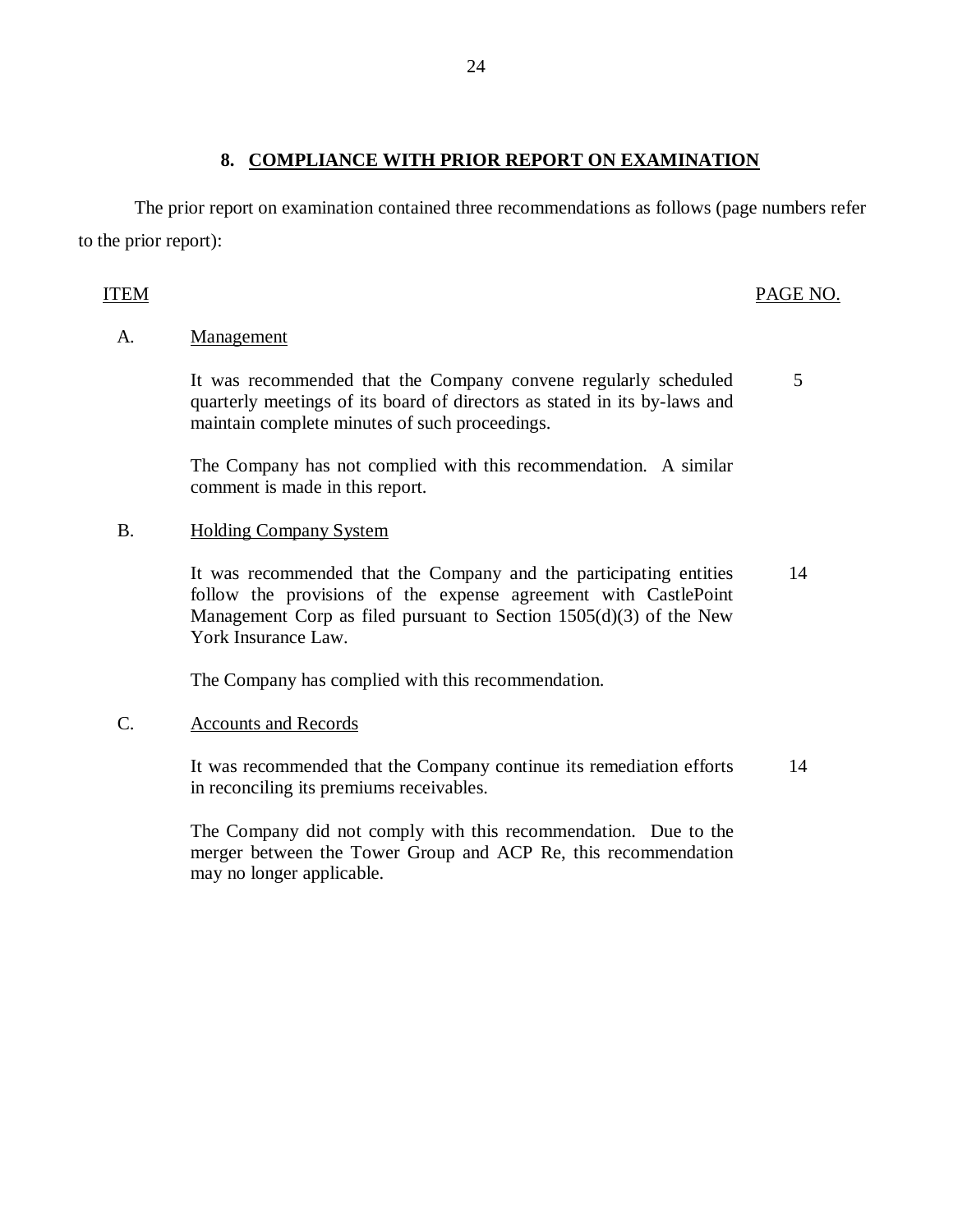## **9. SUMMARY OF COMMENTS AND RECOMMENDATIONS**

#### <span id="page-26-0"></span>ITEM

#### PAGE NO.

7

#### A Insolvency

This examination has determined that as of December 31, 2013, the Company was insolvent in the amount of \$36,533,926; its capital was impaired in the amount of \$40,533,926 and its minimum required to be maintained surplus was impaired in the amount of \$42,533,926. 1,20,21

#### B **Management**

- i It is recommended that the Company convene regularly scheduled quarterly meetings of its board of directors as stated in its by-laws and maintain complete minutes of such proceedings. 7
- ii It is recommended that the Company comply with Section 1507(a) of the New York Insurance Law and ensure that the Company is operating as a separate entity. 7
- iii It is recommended that the Company comply with Section 312(b) of the New York Insurance Law by obtaining and retaining in their files signed statements from each member of their board of directors that they have received and read the prior report on examination.

#### C Reinsurance

It is noted that the retroactive reinsurance treaties entered into with Southport Re resulted in a surplus gain of \$3,535,405 at the examination date. These treaties were commuted on February 19, 2014. 12

#### D Accounts and Records

Material weaknesses were noted in the Company's 'internal controls' over financial reporting. 16

#### $E$ **Investments**

i. It is recommended that Company comply with Section 1505 of the New York Insurance Law and obtain prior approval from the Department before transferring securities between members of the holding company group. 16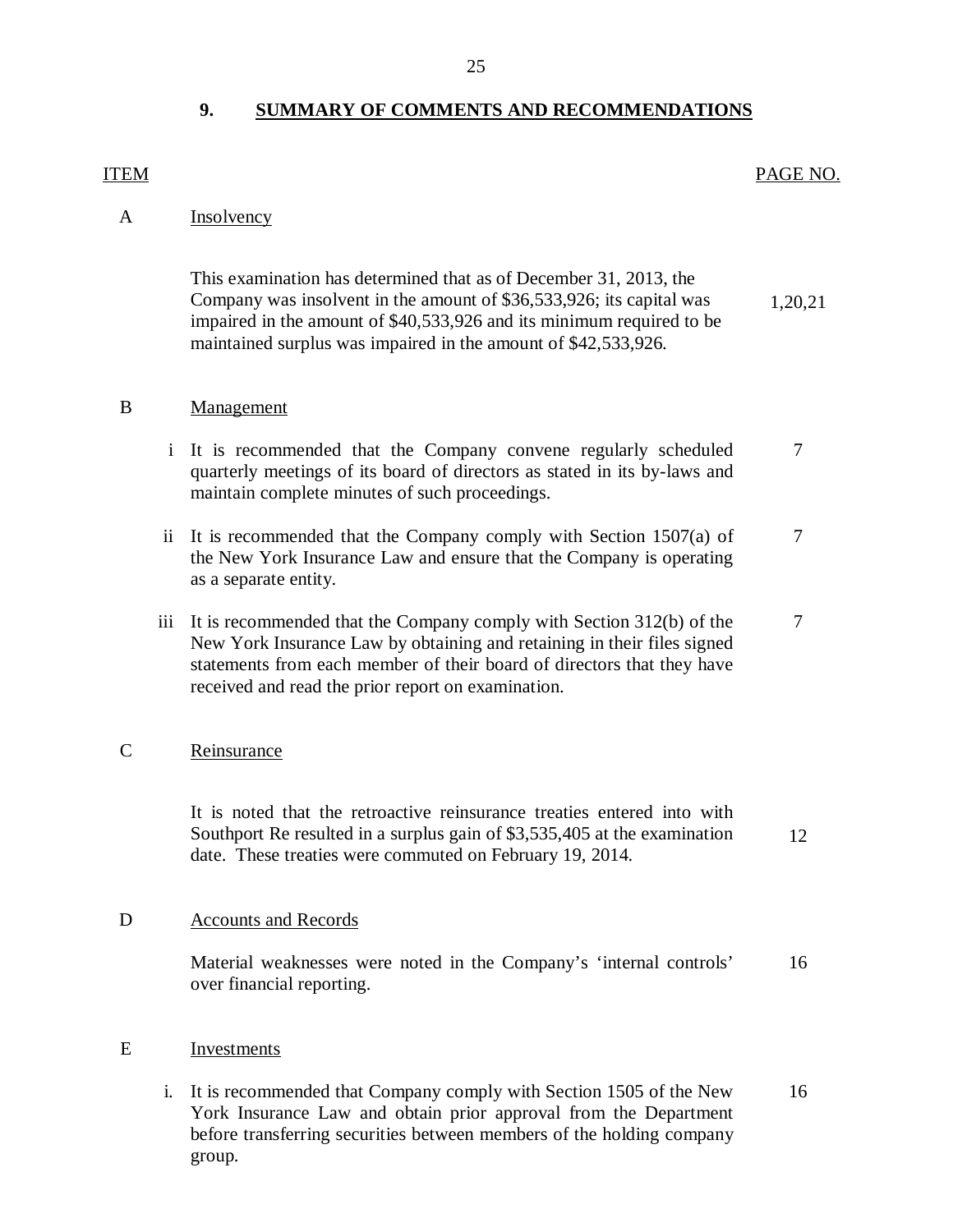16

## F Common Stock

The examination non-admitted \$3,377,491 of the common stock of Insurance companies per Section 1408(b) of the New York Insurance Law. 21

#### G Losses and Loss adjustment expenses

The examination concluded that the Company's loss and loss adjustment expense reserves were understated by \$36,394,761. This conclusion is reflected in the financial statements included in this report. 21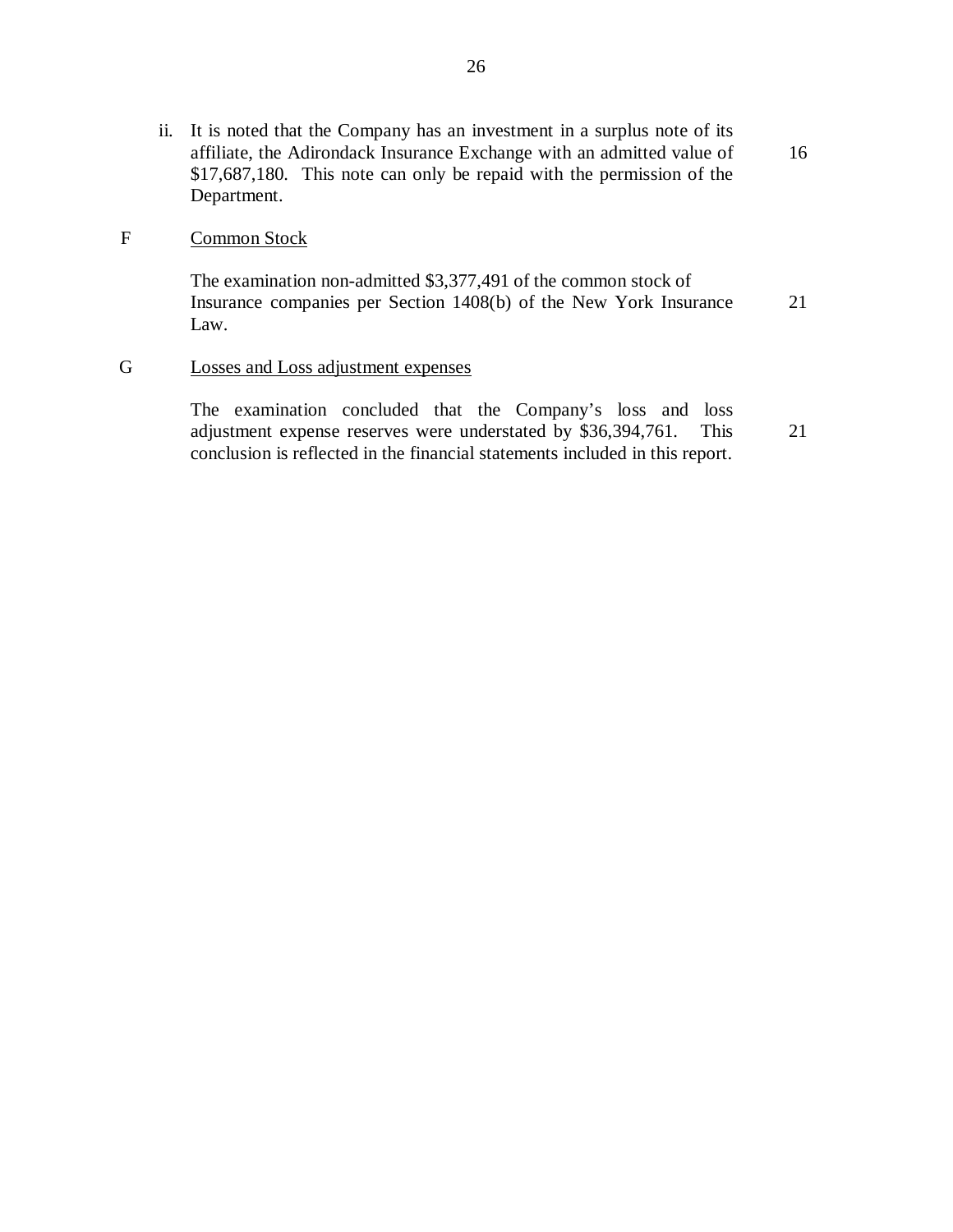Respectfully submitted,

John J. D'Amato, CPA, CFE, MCM Examiner In Charge

STATE OF NEW YORK ) )ss: COUNTY OF NEW YORK )

John J. D'Amato, being duly sworn, deposes and says that the foregoing report, subscribed by <him/her>, is true to the best of <his/her> knowledge and belief.

John J. D'Amato

Subscribed and sworn to before me

 $this$  day of  $\_\_\_\_\_$ , 2015.